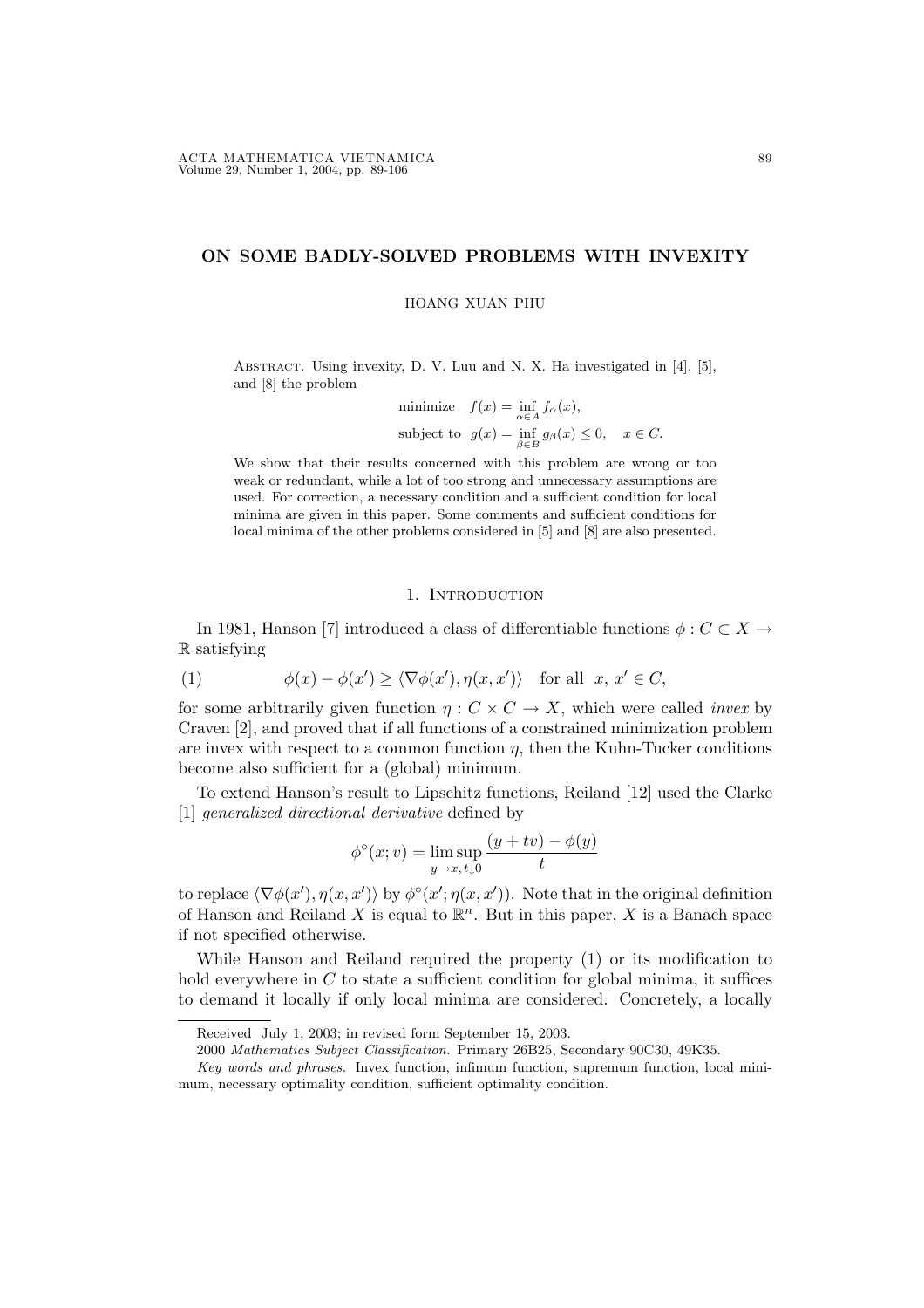Lipschitz function  $\phi: X \to \mathbb{R}$  is said to be *invex on U at*  $\overline{x}$  with respect to  $\eta: U \times U \to X$  if

(2) 
$$
\phi(x) - \phi(\overline{x}) \ge \phi^{\circ}(\overline{x}; \eta(x, \overline{x})) \text{ for all } x \in U
$$

where U is a subset of X containing  $\overline{x}$ .

If  $\phi$  is directionally differentiable at  $\bar{x}$  in all directions, i.e., the one-sided directional derivative

$$
\phi'(x; v) = \lim_{t \downarrow 0} \frac{\phi(x + tv) - \phi(x)}{t}
$$

exists for all  $v \in X$ , then  $\phi$  is called *weakly invex on U at*  $\overline{x}$  with respect to  $\eta$  if

(3) 
$$
\phi(x) - \phi(\overline{x}) \ge \phi'(\overline{x}; \eta(x, \overline{x})) \text{ for all } x \in U.
$$

From definitions it follows that  $\phi'(\overline{x}; v) \leq \phi^{\circ}(\overline{x}; v)$ . If  $\phi$  is directionally differentiable at  $\bar{x}$  in all directions and  $\phi'(\bar{x}; v) = \phi^{\circ}(\bar{x}; v)$  for all  $v \in X$ , then  $\phi$  is named regular at  $\bar{x}$  ([1], p. 39). Obviously, if  $\phi$  is both weakly invex and regular at  $\bar{x}$ , then it is invex there.

What can weak invexity alone bring? To assert something concerned with optimization, one has to demand the considered function to be both weakly invex and regular at some interested point  $\bar{x}$ . But weak invexity along with regularity is not weaker but even stronger than invexity then.

Using the notions mentioned above, Luu and Ha investigated in [4], [5], and [8] the problem

$$
(P_1) \qquad \begin{cases} \text{minimize} & f(x) = \inf_{\alpha \in A} f_\alpha(x), \\ \text{subject to} & g(x) = \inf_{\beta \in B} g_\beta(x) \le 0, \quad x \in C. \end{cases}
$$

where A and B are metrizable compact topological spaces,  $f_{\alpha}$  ( $\alpha \in A$ ) and  $g_{\beta}$  ( $\beta \in$ B) are real-valued functions defined on a Banach space X, and  $C \subset X$ . But their main results, which include the weak invexity of the infimum function  $\inf_{\alpha \in A} f_{\alpha}$ , a condition for the Lagrange multiplier  $\lambda$  to be positive, and some sufficient conditions for local minima of this problem, are wrong, as explained in Section 2.

In Section 3, we show that  $(P_1)$  is actually a simple problem, whose serious motive is still missing, and that other possibly true results concerned with necessary conditions are too weak, while a lot of strong and unnecessary assumptions are used. For correction, a necessary condition and a sufficient condition for local minima of  $(P_1)$  are presented.

To complete our discussion, some comments on other problems investigated in [5] and [8] are given in Section 4.

Our investigation shows that some auxiliary results in [5] and [8], such as the weak invexity, the generalized gradient, and the directional derivative of  $\min_{1 \leq i \leq m} f_i$ or of  $\inf_{\alpha \in A} f_{\alpha}$ , are redundant and only misleading (to weak or wrong assertions).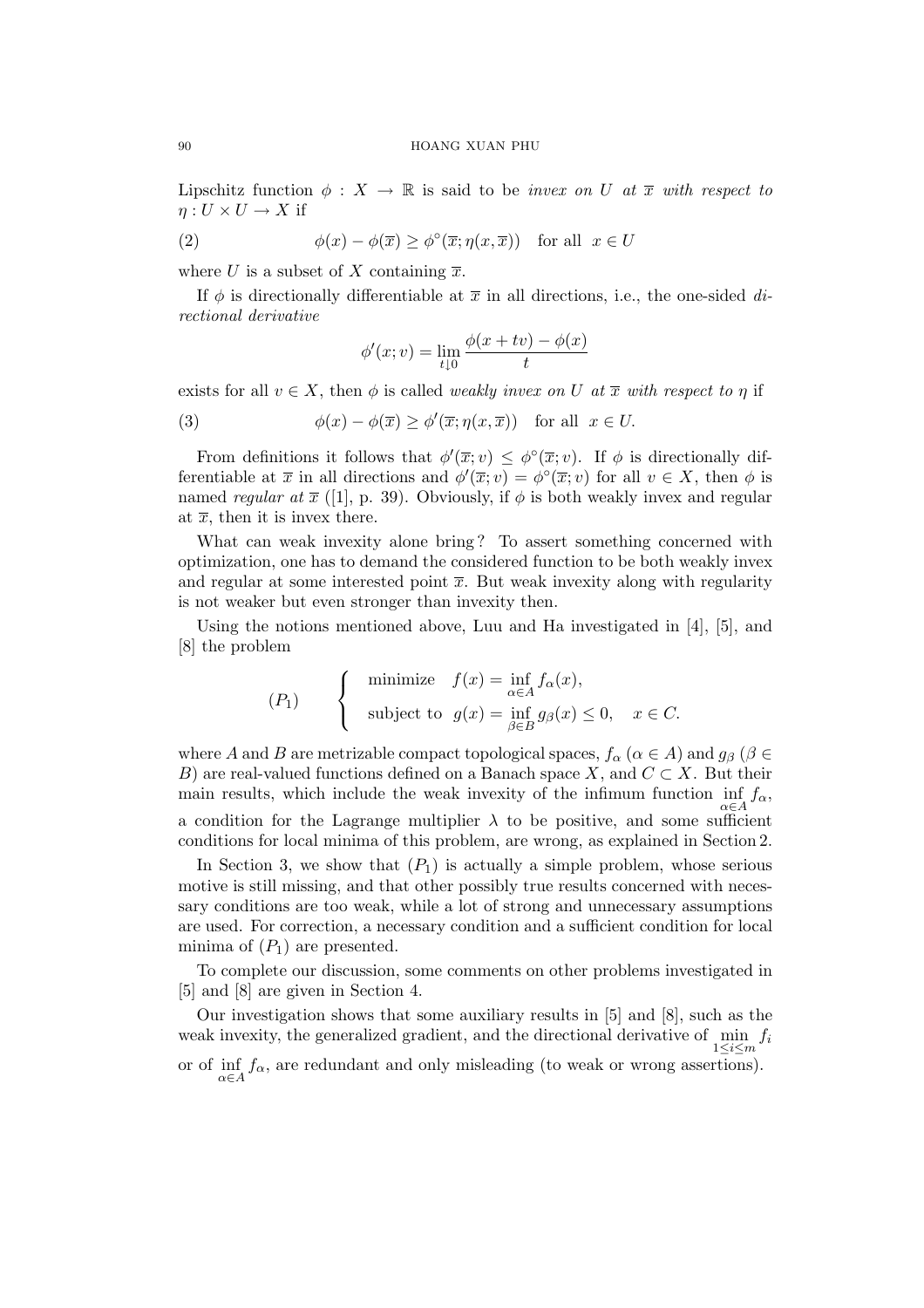# 2. Some essential errors

Throughout this paper, corresponding to Problem  $(P_1)$ , we denote

$$
M = \{x \in C : g(x) \le 0\},\
$$
  
\n
$$
A_0(x) = \{\alpha \in A : f_{\alpha}(x) = f(x)\},\
$$
  
\n
$$
B_0(x) = \{\beta \in B : g_{\beta}(x) = g(x)\}.
$$

For a nonempty subset  $C$  of a Banach space  $X$ ,

$$
d_C(x) = \inf \{ ||x - c|| : c \in C \},
$$
  
\n
$$
T_C(x) = \{ v \in X : d_C^{\circ}(x; v) = 0 \},
$$
  
\n
$$
N_C(x) = \{ \xi \in X^* : \langle \xi, v \rangle \le 0 \text{ for all } v \in T_C(x) \}
$$

are the *distance function*, the *tangent cone*, and the *normal cone* to C at  $x \in X$ , respectively. If  $\phi: X \to \mathbb{R}$  is Lipschitz near x, then

$$
\partial \phi(x) = \{ \xi \in X^* : \phi^{\circ}(x; v) \ge \langle \xi, v \rangle \text{ for all } v \in X \}
$$

is its *generalized gradient* of  $f$  at  $x$  (see [1]).

In [8], Luu and Ha considered a special case of  $(P_1)$ , where  $A = \{1, 2, ..., l\}$  and  $B = \{1, 2, ..., m\}$ , i.e.,  $\overline{\phantom{a}}$ 

$$
(P_{1a}) \qquad \begin{cases} \text{minimize} & f(x) = \min_{1 \le i \le l} f_i(x), \\ \text{subject to} & g(x) = \min_{1 \le j \le m} g_j(x) \le 0, \quad x \in C. \end{cases}
$$

The next two theorems belong to the main results of [8].

**Theorem 4** [8]. Let  $\bar{x}$  be a feasible point of Problem  $(P_{1a})$ . Let the functions  $f_1, \ldots, f_l, g_1, \ldots, g_m$  be locally Lipschitz and regular at  $\bar{x}$ . Let the functions f and g be regular at  $\bar{x}$ . Assume that there are a neighborhood V of  $\bar{x}$  and a function  $\eta: M\times M\rightarrow T_{C}(\bar{x})$  such that the functions  $f_{1},\ldots,f_{l},$   $g_{1},\ldots,g_{m}$  are weakly invex at  $\bar{x}$  on  $M \cap V$  with respect to the function  $\eta$ . Suppose, furthermore, that there exist numbers  $\overline{\phantom{a}}$ 

(4)  

$$
\lambda_i \ge 0, \quad i \in A_0(\bar{x}), \sum_{i \in A_0(\bar{x})} \lambda_i = 1,
$$

$$
\mu_j \ge 0, \quad j \in B_0(\bar{x}), \sum_{j \in B_0(\bar{x})} \mu_j = 1, \quad \mu \ge 0,
$$

such that

(5) 
$$
0 \in \sum_{i \in A_0(\bar{x})} \lambda_i \partial f_i(\bar{x}) + \mu \sum_{j \in B_0(\bar{x})} \mu_j \partial g_j(\bar{x}) + N_C(\bar{x}),
$$

$$
\mu \min_{1 \le j \le m} g_j(\bar{x}) = 0.
$$

Then  $\bar{x}$  is a local minimum of  $(P_{1a})$ .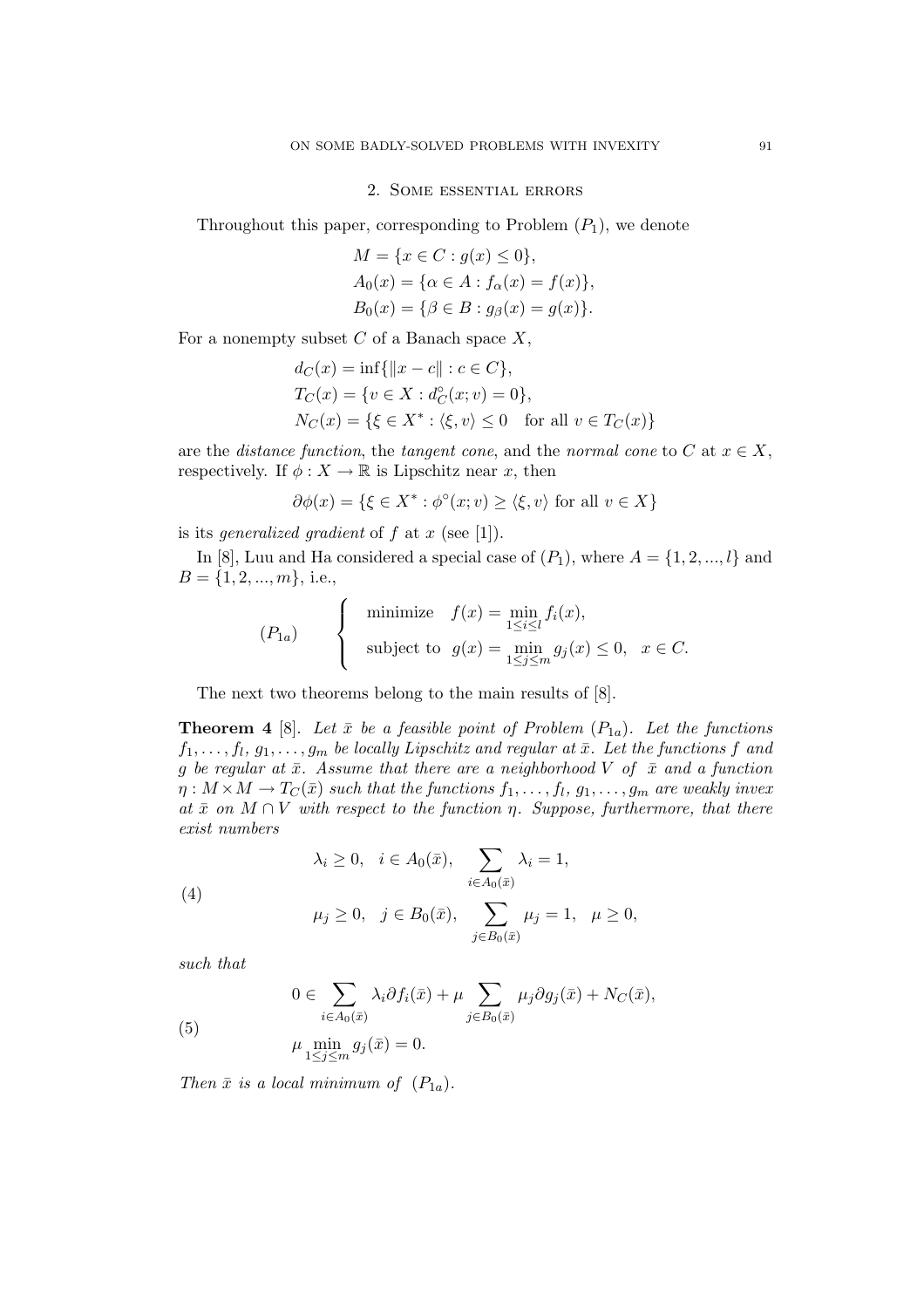**Theorem 5** [8]. Let  $\bar{x}$  be a feasible point of Problem  $(P_{1a})$  and C be a closed convex subset of X. Let the functions  $f_1, \ldots, f_l, g_1, \ldots, g_m$  be convex and locally Lipschitz at  $\bar{x}$ , and the functions f and q are regular at  $\bar{x}$ . Assume that there are numbers  $\lambda_i$ ,  $\mu_j$ , and  $\mu$  satisfying (4) such that (5) is fulfilled. Then  $\bar{x}$  is a local minimum of  $(P_{1a})$ .

Counter-example 1. Let  $X = C = \mathbb{R}$ ,  $A = \{1\}$ ,  $B = \{1, 2\}$ ,  $f_1(x) = x$ ,  $g_1(x) = 0$ , and

$$
g_2(x) = \begin{cases} -x & \text{if } x < 0\\ 0 & \text{if } x \ge 0. \end{cases}
$$

Obviously,  $f = f_1, g = g_1$ , and  $g_2$  are convex, and therefore, invex with respect to  $\eta(x, x') = x - x'$ . Moreover,  $f = f_1, g = g_1$ , and  $g_2$  are regular everywhere. For  $\bar{x}=0$  we have  $g_1(\bar{x})=g_2(\bar{x})=0$ ,  $\partial f_1(\bar{x})=\{1\}$ ,  $\partial g_1(\bar{x})=\{0\}$ ,  $\partial g_2(\bar{x})=[-1,0]$ , and  $N_C(\bar{x}) = \{0\}$ , which implies for  $\lambda_1 = \mu = \mu_2 = 1$  and  $\mu_1 = 0$  that

$$
0\in[0,1]=\lambda_1\partial f_1(\bar{x})+\mu(\mu_1\partial g_1(\bar{x})+\mu_2\partial g_2(\bar{x}))+N_C(\bar{x}).
$$

Since all assumptions of Theorems 4 and 5 from [8] are fulfilled, each of them yields that  $\bar{x}$  is a local minimum of  $(P_{1a})$ . But, in fact, no point of the feasible set

$$
\{x \in C : g(x) = \min\{g_1(x), g_2(x)\} \le 0\} = \mathbb{R}
$$

can be a local minimum of  $f(x) = f_1(x) = x$ .

Counter-example 2. Let  $X = C = \mathbb{R}$ ,  $A = \{1,2\}$ ,  $B = \{1\}$ ,  $f_1(x) = x$ ,  $g_1(x) = 0$ , and

$$
f_2(x) = \begin{cases} 0 & \text{if } x < 0\\ x & \text{if } x \ge 0. \end{cases}
$$

Obviously,  $f = f_1, f_2$ , and  $g = g_1$  are convex, and therefore, invex with respect to  $\eta(x, x') = x - x'$ . Moreover,  $f = f_1, f_2$ , and  $g = g_1$  are regular everywhere. For  $\bar{x} = 0$  we have  $f_1(\bar{x}) = f_2(\bar{x}) = g_1(\bar{x}) = 0$ ,  $\partial f_1(\bar{x}) = \{1\}$ ,  $\partial f_2(\bar{x}) = [0, 1]$ ,  $\partial g_1(\bar{x}) = \{0\}$ , and  $N_C(\bar{x}) = \{0\}$ , which implies for  $\lambda_2 = \mu = \mu_1 = 1$  and  $\lambda_1 = 0$ that

$$
0 \in [0,1] = \lambda_1 \partial f_1(\bar{x}) + \lambda_2 \partial f_2(\bar{x}) + \mu \mu_1 \partial g_1(\bar{x}) + N_C(\bar{x}).
$$

Since all the assumptions of Theorems 4 and 5 from [8] are fulfilled, each of them yields that  $\bar{x}$  is a local minimum of  $(P_{1a})$ . But, in fact, no point of the feasible set

$$
\{x \in C : g(x) = g_1(x) \le 0\} = \mathbb{R}
$$

can be a local minimum of  $f(x) = \min\{f_1(x), f_2(x)\} = x$ .

The above examples show that both Theorems 4 and 5 from [8] are already false if  $|A| > 1$  or  $|B| > 1$ , i.e., if A or B contains more than one element.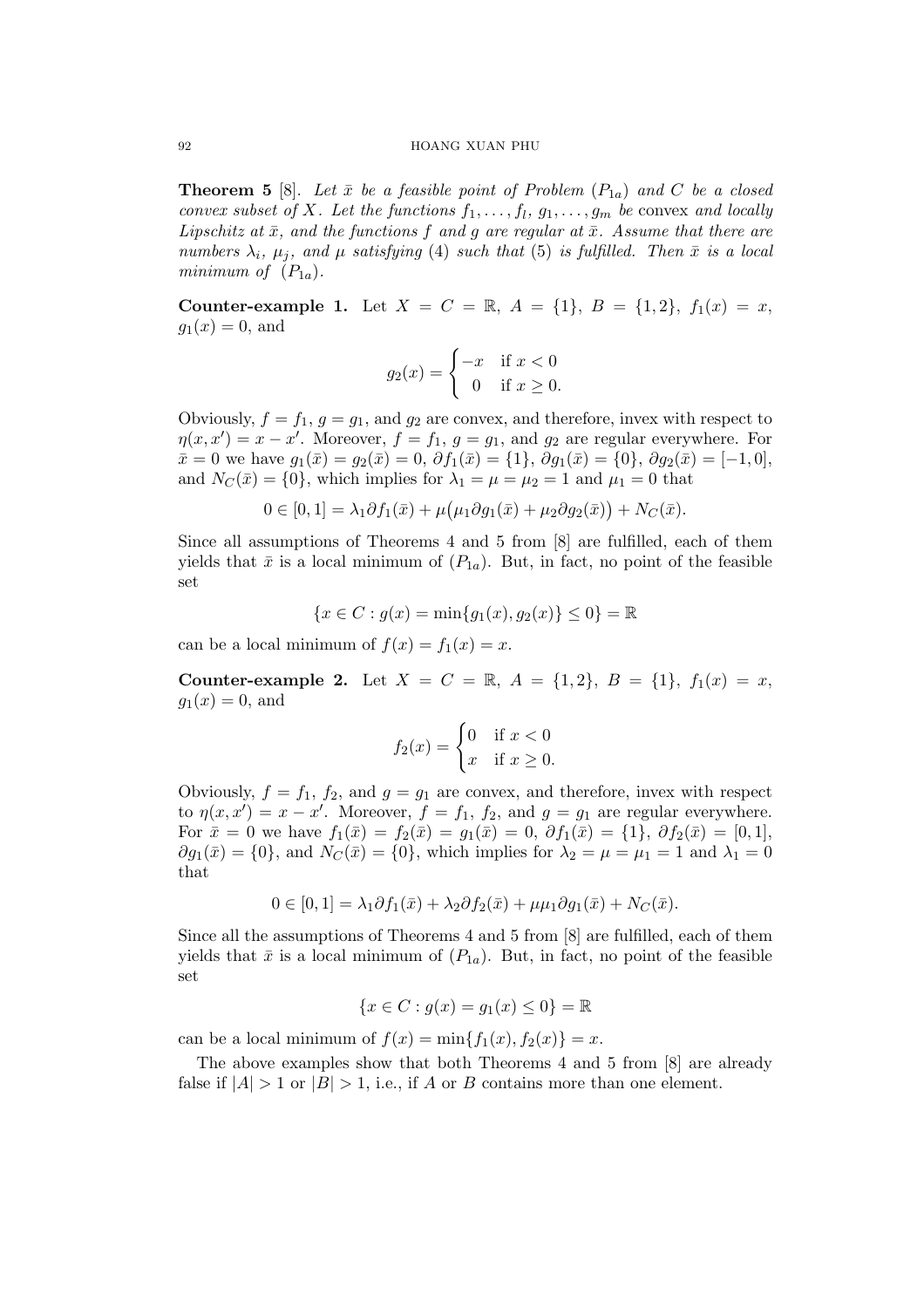In [4] and [5], another case of  $(P_1)$  is considered, where A and B are not necessarily finite and  $C = X = \mathbb{R}^n$ , i.e.,

$$
(P_{1b}) \qquad \begin{cases} \text{minimize} & f(x) = \inf_{\alpha \in A} f_{\alpha}(x), \\ \text{subject to} & g(x) = \inf_{\beta \in B} g_{\beta}(x) \le 0. \end{cases}
$$

In this context, the following assertions on the weak invexity or the invexity of infimum function are stated.

**Theorem 5.3** [5]. Assume that for all  $x \in V \subset \mathbb{R}^n$ ,  $x \neq \bar{x}$ , the function  $\beta \mapsto \bar{x}$  $g_{\beta}(x)$  is lower semicontinuous, the function  $\beta \mapsto g_{\beta}(\bar{x})$  is continuous, and the setvalued mapping  $(\beta, x) \mapsto -\partial g_{\beta}(x)$  is upper semicontinuous at  $(\bar{\beta}, \bar{x}), \forall \bar{\beta} \in B_0(\bar{x})$ . Suppose, furthermore, that for all  $\bar{\beta} \in B_0(\bar{x}), -g_{\bar{\beta}}$  is regular at  $\bar{x}$ , and  $g_{\bar{\beta}}$  is weakly invex on U at  $\bar{x}$  with respect to the same function  $\eta$ . Then there exists a number  $\delta > 0$  such that the function  $g = \inf_{\beta \in B} g_{\beta}$  is weakly invex on  $B(\bar{x}; \delta) \cap V$  at  $\bar{x}$ with respect to η.

**Corollary 5.1** [5]. Assume that all hypotheses of Theorem 5.3 [5] are satisfied. Suppose, furthermore, that the function  $g = \inf_{\beta \in B} g_{\beta}$  is regular at  $\bar{x}$ . Then there exists a number  $\delta > 0$  such that g is invex on  $B(\bar{x}; \delta) \cap V$  at  $\bar{x}$  with respect to  $\eta$ .

**Counter-example 3.** Consider  $B = [-1, 1] \subset \mathbb{R}$  and

$$
g_{\beta}(x) = \frac{1}{2}\beta^2 - \beta x \quad (\beta \in B, x \in \mathbb{R}).
$$

Since  $g_{\beta}(x) \ge g_x(x) = -\frac{1}{2}$  $\frac{1}{2}x^2$  for all  $\beta \in B$  and for any fixed  $x \in \mathbb{R}$ , it holds

(6) 
$$
g(x) = \begin{cases} x + \frac{1}{2} & \text{if } x < -1 \\ -\frac{1}{2}x^2 & \text{if } -1 \le x \le 1 \\ -x + \frac{1}{2} & \text{if } x > 1. \end{cases}
$$

Moreover, we have:

- $B$  is compact.
- For every  $x \in \mathbb{R}$ , the mapping  $\beta \mapsto g_{\beta}(x)$  is continuous.
- $\partial g_{\beta}(x) = \{-\beta\}.$  Hence, the mapping  $(\beta, x) \mapsto -\partial g_{\beta}(x)$  is continuous everywhere.
- For all  $\beta \in \mathbb{R}$ ,  $-g_{\beta}$  and g are regular at any  $x \in \mathbb{R}$ .
- For all  $\beta \in \mathbb{R}$ ,  $g_{\beta}$  is affine and therefore weakly invex (even invex) with respect to  $\eta(x, x') = x - x'$ .

Thus all the assumptions of Theorem 5.3 and Corollary 5.1 from [5] are fulfilled. According to these statements, there exists  $\delta > 0$  such that q is weakly invex or even invex on the open ball  $B(\bar{x}, \delta)$  at  $\bar{x} = 0$  with respect to  $\eta(x, x') = x - x'$ .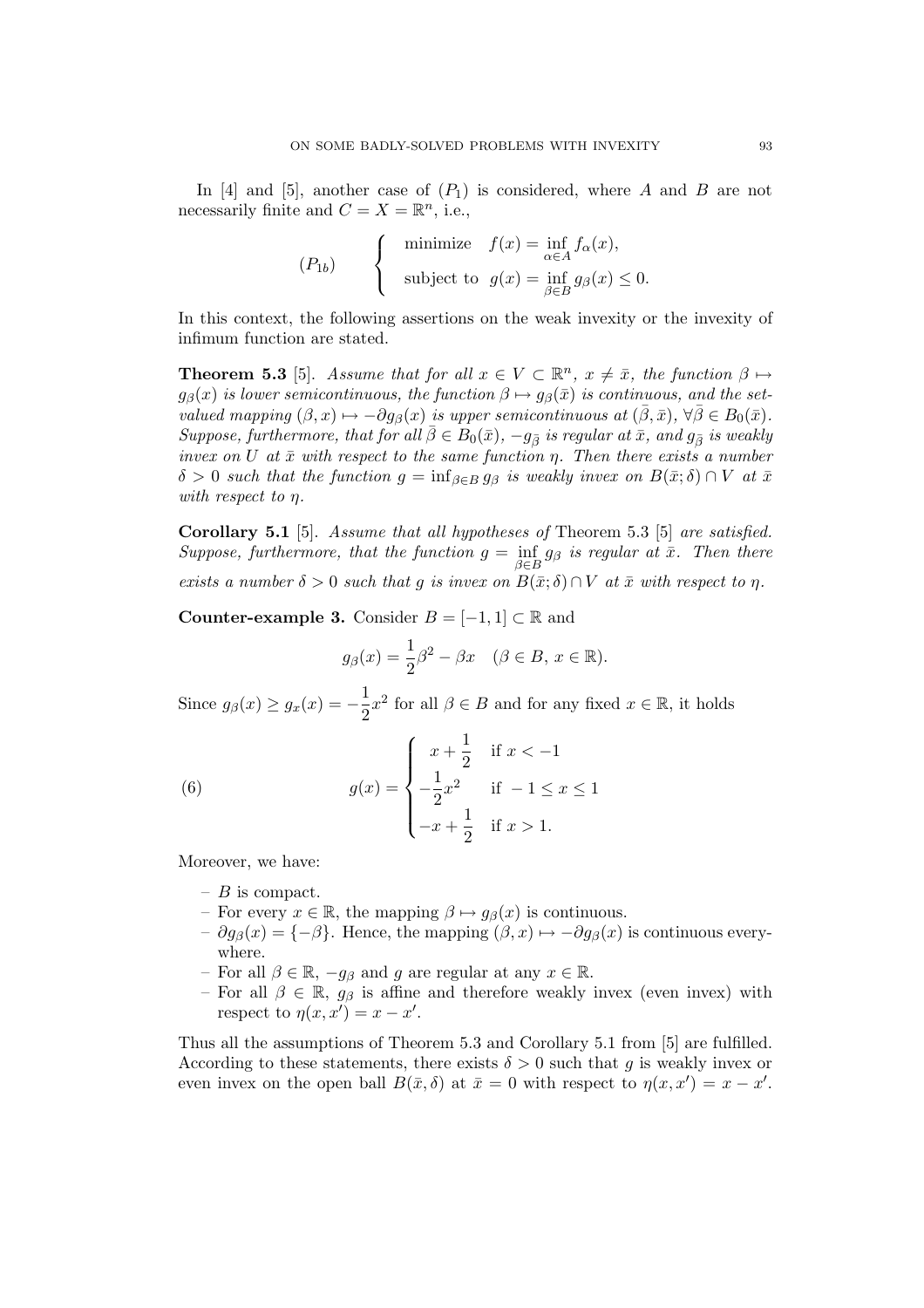## 94 HOANG XUAN PHU

But, obviously, the function q given in  $(6)$  is neither invex nor weakly invex at  $\bar{x}=0$ , with respect to any  $\eta$ , because

$$
g^{\circ}(0; \eta(x, 0)) = g'(0; \eta(x, 0)) = 0 > g(x) - g(0) \text{ for } x \neq 0.
$$

We have seen that the conclusions of Theorem 5.3 and Corollary 5.1 from [5] are false.

Next, we show that the second part of the following theorem, which states a sufficient condition for the Lagrange multiplier  $\lambda$  corresponding to the objective function  $f$  to be positive, is false.

**Theorem 1** [4]. Assume that  $\bar{x}$  is a local minimum of  $(P_{1b})$ , the mappings  $f_{\alpha}$  $(\alpha \in A)$  and  $g_{\beta}$   $(\beta \in B)$  are Lipschitz on some open set U containing  $\bar{x}$  with Lipschitz constants  $K_A$  and  $K_B$ , respectively. Suppose that

- (a) the mappings  $\alpha \mapsto f_{\alpha}(\bar{x})$  and  $\beta \mapsto g_{\beta}(\bar{x})$  are continuous, and
- (b) for all  $\bar{\alpha} \in A_0(\bar{x})$  and  $\bar{\beta} \in B_0(\bar{x})$ , the set-valued mappings  $(\alpha, x) \mapsto -\partial f_\alpha(x)$ and  $(\beta, x) \mapsto -\partial g_{\beta}(x)$  are upper semicontinuous at  $(\bar{\alpha}, \bar{x})$ .

Then there exist  $\lambda \geq 0$ ,  $\mu \geq 0$ , not both zero, and

(7) 
$$
\alpha_i \in A_0(\bar{x}), \quad \lambda_{\alpha_i} \ge 0, \quad i = 1, ..., l, \quad \sum_{i=1}^l \lambda_{\alpha_i} = 1,
$$

$$
\beta_j \in B_0(\bar{x}), \quad \mu_{\beta_j} \ge 0, \quad j = 1, ..., m, \quad \sum_{j=1}^m \mu_{\beta_j} = 1,
$$

such that

$$
0 \in \lambda \sum_{i=1}^l \lambda_{\alpha_i} \partial f_{\alpha_i}(\bar{x}) + \mu \sum_{j=1}^m \mu_{\beta_j} \partial g_{\beta_j}(\bar{x}),
$$

(8) 
$$
\mu \inf_{\beta \in B_0(\bar{x})} g_{\beta}(\bar{x}) = 0.
$$

If, in addition, the following conditions are satisfied:

- (c) There exists  $\hat{x} \in U$  such that  $g(\hat{x}) = \inf_{\beta \in B} g_{\beta}(\hat{x}) < 0;$
- (d) For every  $\beta \in B_0(\bar{x})$ ,  $-g_\beta$  and g are regular at  $\bar{x}$ , and  $g_\beta$  is weakly invex on U at  $\bar{x}$  with respect to  $\eta$ ;

then  $\lambda > 0$ , thus one can set  $\lambda = 1$ .

Note that the statement "then  $\lambda > 0$ " in the above theorem and in other Lagrange multiplier rules means that  $\lambda$  must be positive. To prove it, one shows that all multipliers are equal to zero when  $\lambda = 0$ , which conflicts with the condition "not all zero". Therefore, to deny the second part of Theorem  $1 \; 4$ , it suffices to give an example where (8) is fulfilled for  $\lambda = 0$  and  $\mu = 1$ . In this case,  $f_{\alpha}$ ,  $\alpha \in A$ , may be chosen almost arbitrarily because they actually disappear then. That is why we only announce  $g_{\beta}, \beta \in B$ , in the next example.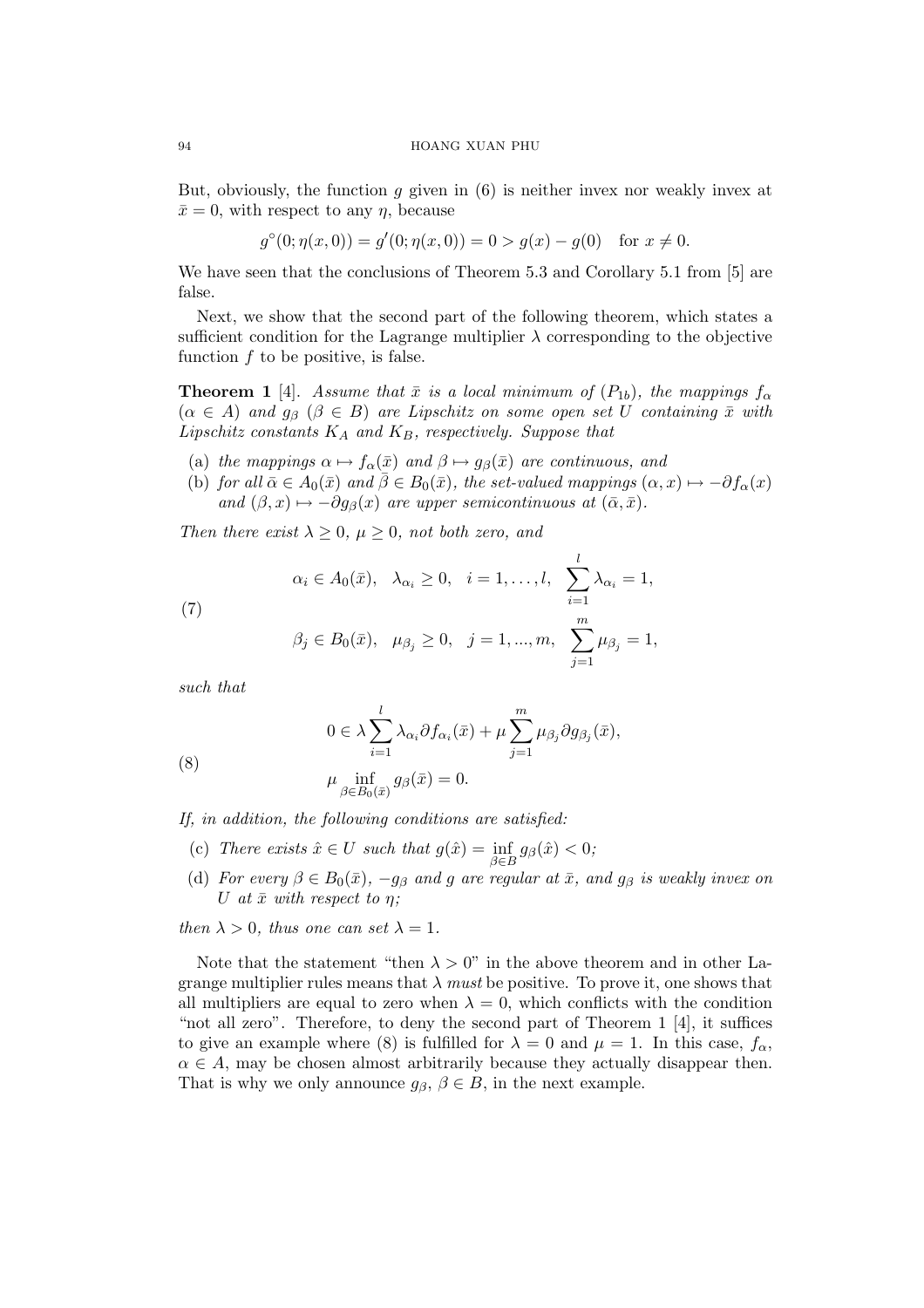**Counter-example 4.** Let  $X = \mathbb{R}$ ,  $B = \{1, 2\}$ ,  $g_1(x) = 0$ , and  $g_2(x) = 1 - x$ . It holds

$$
g(x) = \min\{g_1(x), g_2(x)\} = \begin{cases} 0 & \text{if } x \le 1\\ 1 - x & \text{if } x > 1. \end{cases}
$$

For  $\bar{x} = 0$  and  $U = (-2, 2)$ , all assumptions with respect to  $g_{\beta}$  in (a)–(d) of the above theorem are satisfied, but (7) and (8) are fulfilled for  $\lambda = 0$  and  $\mu = \mu_1 = 1$ . Thus, the second part of Theorem 1 [4], which asserts that  $\lambda$  must be positive, is false.

Theorem 3 [8] states a Lagrange multiplier rule to Problem  $(P_{1a})$ , which is similar to the first part of Theorem 1 [4]. Fortunately, no sufficient condition for  $\lambda > 0$  is given there. In Counter-example 4, B is finite, and therefore, it is suitable to Problem  $(P_{1a})$ . This counter-example shows that the claim  $\lambda > 0$ cannot be ensured by conditions similar to  $(c)$ – $(d)$  in Theorem 1 [4].

In Counter-example 4,  $\bar{x} = 0 \in \text{int } M = \{x \in \mathbb{R} : g(x) \le 0\} = \mathbb{R}$ . Therefore, if some f has a local minimum at  $\bar{x}$  then  $0 \in \partial f(\bar{x})$ . Thus,  $\lambda > 0$  is possible, although it is not necessary. Let us come to an example where all assumptions of Theorem 1 [4] are satisfied but  $\lambda$  must be zero.

Counter-example 5. Let  $X = \mathbb{R}$ ,  $A = \{1\}$ ,  $B = [0, 1] \subset \mathbb{R}$ ,  $f_1(x) = x$ , and

$$
g_{\beta}(x) = x^2 - 3\beta x + \beta^2 \quad (\beta \in B, x \in \mathbb{R}).
$$

Then it holds

$$
g(x) = \inf_{\beta \in B} g_{\beta}(x) = \begin{cases} x^2 & \text{if } x < 0 \\ -\frac{5}{4}x^2 & \text{if } 0 \le x \le \frac{2}{3} \\ x^2 - 3x + 1 & \text{if } x > \frac{2}{3} \end{cases}
$$

and

$$
M = \{x \in \mathbb{R} : g(x) \le 0\} = [0, (3 + \sqrt{5})/2].
$$

Obviously,  $\bar{x} = 0$  is the unique local minimum of  $f = f_1$  on M, and  $A_0(\bar{x}) = \{1\}$ and  $B_0(\bar{x}) = \{0\}$ . Moreover, we have:

- $A$  and  $B$  are compact.
- The mappings  $f_1$  and  $g_\beta$ ,  $\beta \in B$ , are Lipschitz on  $U = (-1, 1)$ .
- The mapping  $\beta \mapsto g_{\beta}(\bar{x})$  is continuous.
- $\partial f_1(x) = \{1\}$  and  $\partial g_\beta(x) = \{2x 3\beta\}$ . Hence, the mappings  $(1, x) \mapsto$  $-\partial f_1(x)$  and  $(\beta, x) \mapsto -\partial g_\beta(x)$  are continuous everywhere.
- For  $\hat{x} = 2/3 \in U$ ,  $g(\hat{x}) = -5/9 < 0$ .
- For  $\beta \in B_0(\bar{x}) = \{0\}$ ,  $-g_\beta$  and g are regular at  $\bar{x}$ , and  $g_\beta$  is convex, and therefore, weakly invex on U at  $\bar{x}$  with respect to  $\eta(x, x') = x - x'$ .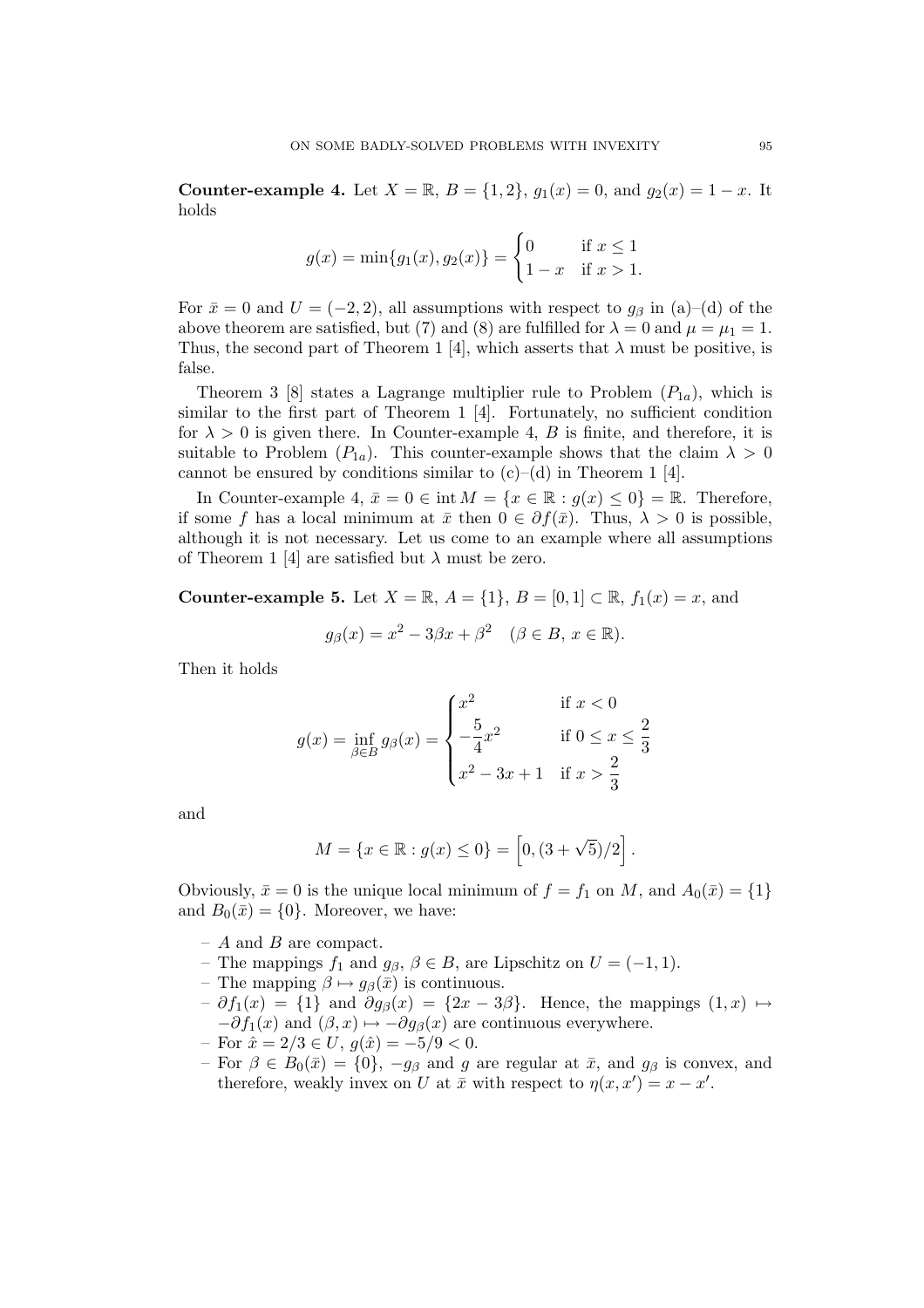Thus all the assumptions of Theorem 1 [4] including  $(a)$ –(d) are fulfilled. Therefore, it ensures that (8) must be fulfilled for  $\lambda > 0$ . But (7) and (8) yield

$$
0 \in \lambda \partial f_1(0) + \mu \partial g_0(0) = \lambda \{1\} + \mu \{0\}.
$$

Consequently,  $\lambda$  must be zero. This contradiction shows once again that the second part of Theorem 1 [4] is totally wrong.

The last essential error we intend to mention here is the following sufficient condition for optimality.

**Theorem 2** [4]. Assume that  $\bar{x}$  is a feasible point of  $(P_{1b})$ , and the mappings  $f_{\alpha}$   $(\alpha \in A)$  and  $g_{\beta}$   $(\beta \in B)$  are Lipschitz on some open set U containing  $\bar{x}$  with Lipschitz constants  $K_A$  and  $K_B$ , respectively. Suppose, furthermore, that:

- (a) The mappings  $\alpha \mapsto f_\alpha(\bar{x})$  and  $\beta \mapsto g_\beta(\bar{x})$  are continuous, the set-valued mapping  $(\alpha, x) \mapsto -\partial f_{\alpha}(x)$  is upper semicontinuous at  $(\bar{\alpha}, \bar{x})$   $(\forall \bar{\alpha} \in A_0(\bar{x})),$ and the set-valued mapping  $(\beta, x) \mapsto -\partial g_{\beta}(x)$  is upper semicontinuous at  $(\bar{\beta}, \bar{x})$   $(\forall \bar{\beta} \in B_0(\bar{x})).$
- (b)  $-f_{\bar{\alpha}}$  ( $\forall \bar{\alpha} \in A_0(\bar{x})$ ),  $-g_{\bar{\beta}}$  ( $\forall \bar{\beta} \in B_0(\bar{x})$ ), f and g are regular at  $\bar{x}$ .  $f_{\bar{\alpha}}$  ( $\forall \bar{\alpha} \in A_0(\bar{x})$ ),  $A_0(\bar{x})$  and  $g_{\bar{\beta}}$  ( $\forall \bar{\beta} \in B_0(\bar{x})$ ) are weakly invex on U at  $\bar{x}$  with respect to the same η.
- (c) There exist  $\mu \geq 0$ ,  $\alpha_i$ ,  $\lambda_{\alpha_i}$ ,  $\beta_j$ , and  $\mu_{\beta_j}$  satisfying (7) such that (8) is fulfilled for  $\lambda = 1$ .

Then  $\bar{x}$  is a local minimum of  $(P_{1b})$ .

Counter-example 6. Let  $X = \mathbb{R}$ ,  $A = [-1, 1]$ ,  $B = \{1\}$ , and

$$
f_{\alpha}(x) = \frac{1}{2}\alpha^2 - \alpha x \quad (\alpha \in A, x \in \mathbb{R}),
$$
  

$$
g_1(x) = -1 \quad (x \in \mathbb{R}).
$$

We have

$$
f(x) = \inf_{\alpha \in A} f_{\alpha}(x) = \begin{cases} x + \frac{1}{2} & \text{if } x < -1 \\ -\frac{1}{2}x^2 & \text{if } -1 \le x \le 1 \\ -x + \frac{1}{2} & \text{if } x > 1, \end{cases}
$$

 $g(x) = g_1(x) = -1, M = \{x \in \mathbb{R} : g(x) \le 0\} = \mathbb{R}, A_0(0) = \{0\}, B_0(0) = \emptyset,$ and  $\partial f_0(0) = \{0\}$ . For  $\bar{x} = 0$ ,  $\lambda = \lambda_0 = \mu_1 = 1$ , and  $\mu = 0$ , (7) and (8) are satisfied. Moreover, it is easy to verify that all the assumptions of Theorem 2 [4] are fulfilled. Therefore, this theorem implies that  $\bar{x} = 0$  is a local minimum of  $(P_{1b})$ , which is obviously not true. Hence, Theorem 2 [4] is false.

# 3. To solve a simple problem

After analyzing several errors in the previous section, one may think that  $(P_1)$ is a hard problem. Is that the reason why other authors do not investigate this problem? Not at all. A serious motive for research is missing in [4], [5],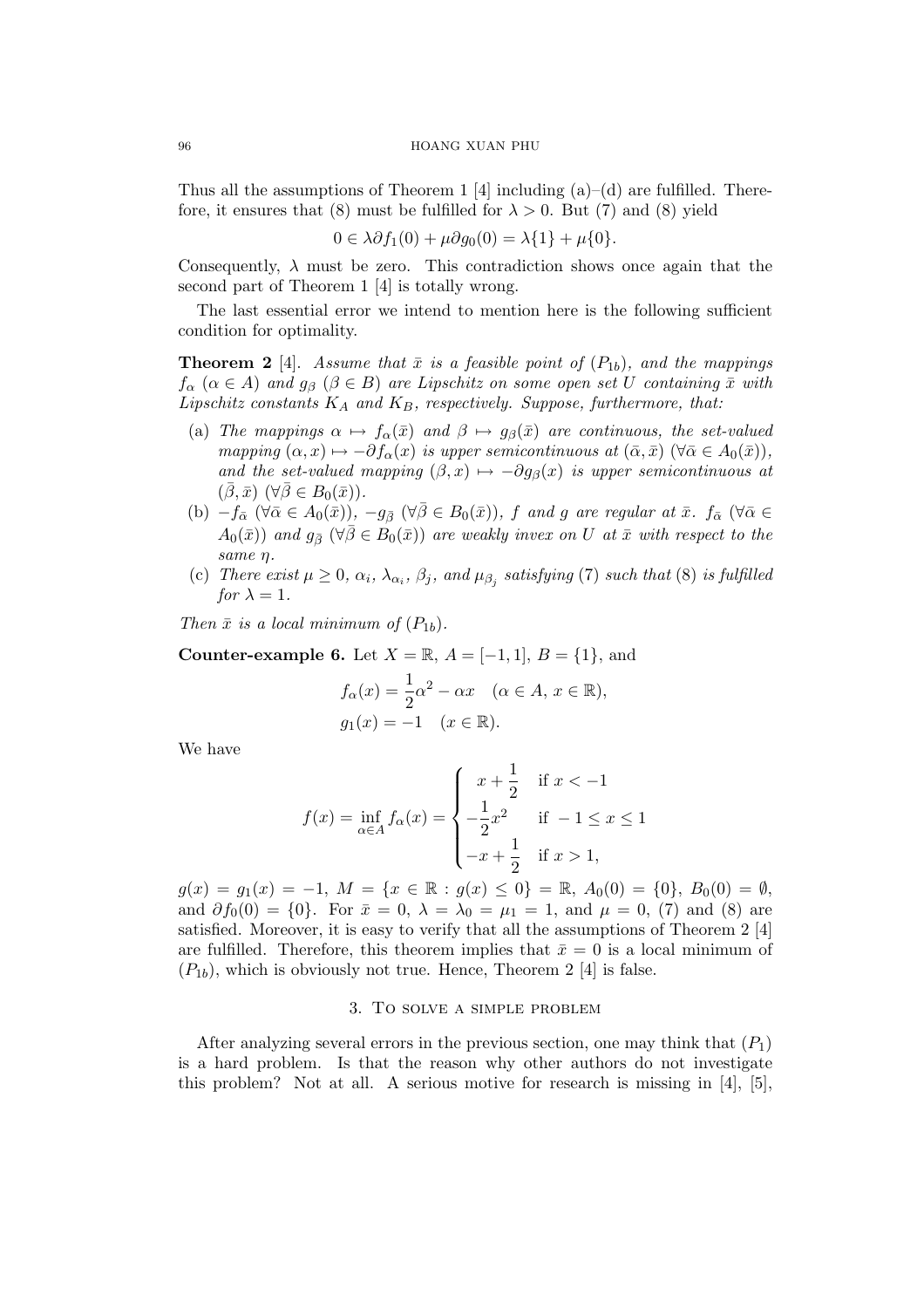and [8]. Are there some practical examples for it? If we accept this problem unconditionally then, from the computational point of view, it is possibly easier and more effective to use the relation

$$
\inf_{x \in D} \left( \inf_{\alpha \in A} f_{\alpha}(x) \right) = \inf_{\alpha \in A} \left( \inf_{x \in D} f_{\alpha}(x) \right)
$$

to decompose the problem into several small ones with objective functions  $\inf_{x \in D} f_{\alpha}(x)$ ,  $\alpha \in A$ , which can be solved parallel or separately before combining the results. And from the theoretical point of view? It is just a poor research object, as explained in the forthcoming.

Assume that  $\bar{x} \in M$  is a local minimum of  $(P_1)$ , i.e., there exists a neighborhood  $V \subset X$  of  $\bar{x}$  such that

(9) 
$$
f(\bar{x}) \le f(x) \quad \text{for all} \ \ x \in M \cap V.
$$

Since  $f(x) = \inf_{\alpha \in A} f_{\alpha}(x)$  and

$$
M \supset \bigcup_{\beta \in B} \{x \in C : g_{\beta}(x) \le 0\} \supset \bigcup_{\bar{\beta} \in B_0(\bar{x})} \{x \in C : g_{\bar{\beta}}(x) \le 0\},\
$$

(9) implies

$$
f_{\bar{\alpha}}(\bar{x}) \le f_{\bar{\alpha}}(x) \quad \text{in} \ \{x \in C : g_{\bar{\beta}}(x) \le 0\} \cap V,
$$

i.e.,  $\bar{x}$  is a local minimum of

$$
(\bar{P}_{\bar{\alpha},\bar{\beta}}) \qquad \left\{ \quad \begin{array}{ll} \mbox{minimize} & f_{\bar{\alpha}}(x), \\ \mbox{subject to} & g_{\bar{\beta}}(x) \leq 0, \quad x \in C, \end{array} \right.
$$

for all  $\bar{\alpha} \in A_0(\bar{x})$  and  $\bar{\beta} \in B_0(\bar{x})$ . Applying a well known Lagrange multiplier rule ([1], p. 228) we obtain immediately a necessary condition for  $(\vec{\bar{P}}_{\bar{\alpha},\bar{\beta}})$  with locally Lipschitz functions  $f_{\bar{\alpha}}$  and  $g_{\bar{\beta}}$ : There exist  $\bar{\lambda}_{\bar{\alpha}} \geq 0$  and  $\bar{\mu}_{\bar{\beta}} \geq 0$ , not both zero, such that

(10) 
$$
0 \in \bar{\lambda}_{\bar{\alpha}} \partial f_{\bar{\alpha}}(\bar{x}) + \bar{\mu}_{\bar{\beta}} \partial g_{\bar{\beta}}(\bar{x}) + N_C(\bar{x}),
$$

$$
\bar{\mu}_{\bar{\beta}} g_{\bar{\beta}}(\bar{x}) = 0.
$$

Thus, just take arbitrary  $\bar{\alpha} \in A_0(\bar{x})$  and  $\bar{\beta} \in B_0(\bar{x})$  and set  $\lambda = \bar{\lambda}_{\bar{\alpha}}, \mu = \bar{\mu}_{\bar{\beta}},$  $\lambda_{\bar{\alpha}} = \mu_{\bar{\beta}} = 1$ , and all other multipliers  $\lambda_{\alpha}$  ( $\alpha \neq \bar{\alpha}$ ) and  $\mu_{\beta}$  ( $\beta \neq \bar{\beta}$ ) to be zero, then we have at once the necessary conditions stated in Theorem 1 [4] and Theorem 3 [8]. The essential differences are:

- We only need the locally Lipschitz continuity of corresponding functions, and all other assumptions such as (a) and (b) in Theorem 1 [4] can be dropped.
- In our proof, no formula for the generalized gradients of  $f(x) = \inf_{\alpha \in A} f_{\alpha}(x)$ and  $g(x) = \inf_{\beta \in B} g_{\beta}(x)$  is needed, which is an essential and expensive tool in [4], [5], and [8].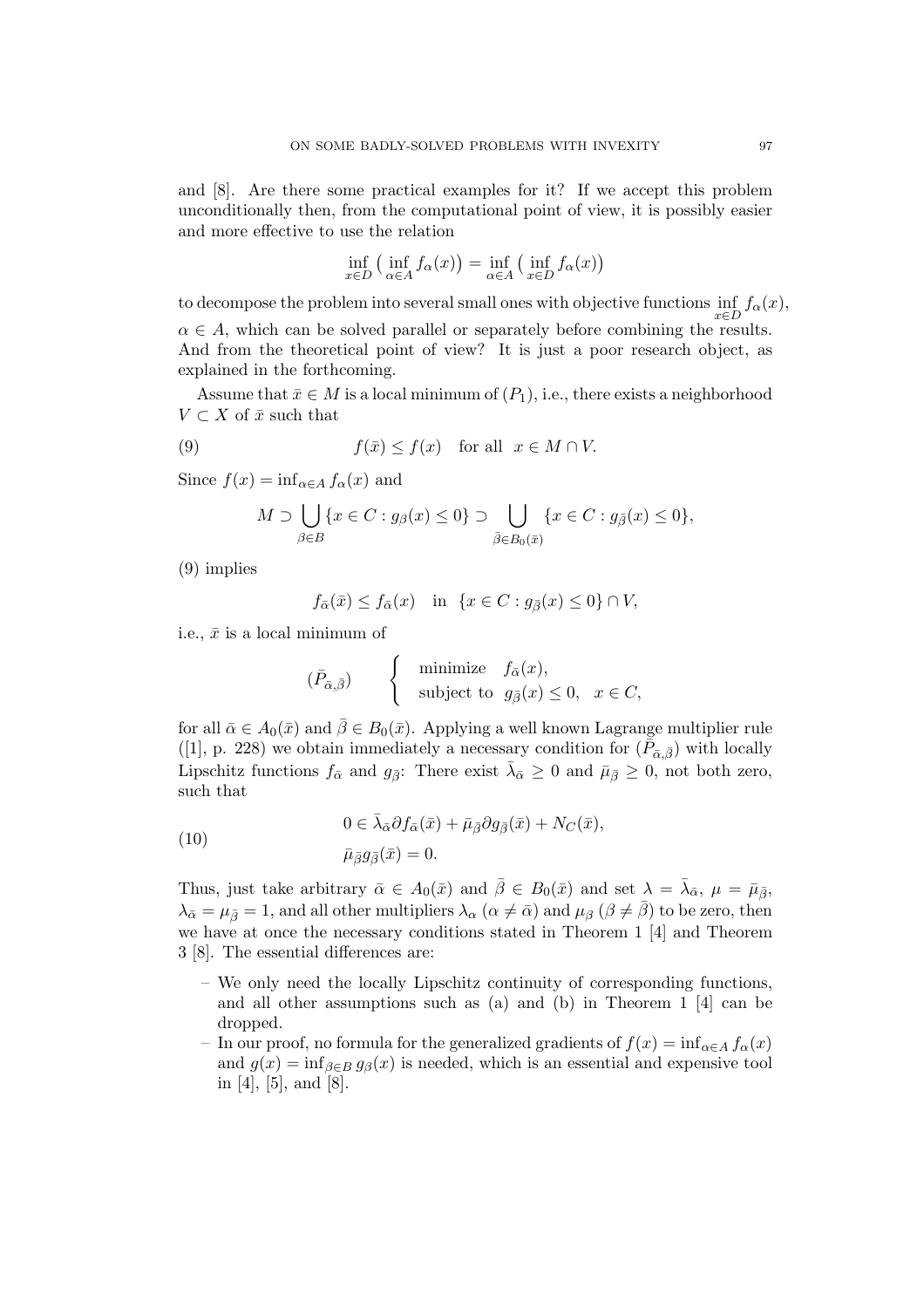Moreover, our result is so simple that it has almost no theoretical value and is not worth being published extra, but it is still much more stronger than the ones in [4], [5], and [8]. To explain that, let us formulate the result as follows.

**Proposition 1.** Assume that  $\bar{x}$  is a local minimum of  $(P_1)$  and  $A_0(\bar{x})$  and  $B_0(\bar{x})$ are nonempty. Then, for all  $\bar{\alpha} \in A_0(\bar{x})$  and  $\bar{\beta} \in B_0(\bar{x})$ ,  $\bar{x}$  is a local minimum of  $(\bar{P}_{\bar{\alpha},\bar{\beta}})$ . In particular, if  $f_{\bar{\alpha}}$  and  $g_{\bar{\beta}}$  are locally Lipschitz at  $\bar{x}$ , then there exist  $\bar{\lambda}_{\bar{\alpha}} \geq 0$  and  $\bar{\mu}_{\bar{\beta}} \geq 0$ , not both zero, such that (10) is satisfied, where  $\bar{\lambda}_{\bar{\alpha}} > 0$  (so one can set  $\bar{\lambda}_{\bar{\alpha}} = 1$ ) if

(11) 
$$
g_{\bar{\beta}}(\bar{x}) < 0 \quad \text{or} \quad -\partial g_{\bar{\beta}}(\bar{x}) \cap N_C(\bar{x}) = \emptyset.
$$

The first part is shown above, and the second part saying when  $\bar{\lambda}_{\bar{\alpha}} > 0$  is absolutely obvious. Two additional remarks should be mentioned here.

- In fact, Proposition 1 actually contains  $|A_0(\bar{x})| \times |B_0(\bar{x})|$  independent necessary conditions in form (10), where  $|A_0(\bar{x})|$  and  $|B_0(\bar{x})|$  denote the cardinal numbers of  $A_0(\bar{x})$  and  $B_0(\bar{x})$ , respectively, while corresponding theorems in [4], [5], and [8] state only one (possibly combined) necessary condition, which is, of course, not enough for investigating  $(P_1)$ .
- While there is no correct sufficient condition in Theorem 3 [8] and Theorem 1 [4] for  $\lambda > 0$ , it is actually very easy to have it by assuming that (11) holds for at least one  $\bar{\beta} \in B_0(\bar{x})$  and then taking this  $\bar{\beta}$  to state (10) with  $\bar{\lambda}_{\bar{\beta}}=1$ . Condition (11) is clear and simple enough, and it is irrational to replace it by another one. We have shown in Section 2 that weak invexity along with regularity and some Slater condition is not suitable to ensure  $\lambda > 0$  in (8) and in Theorem 3 [8]. To guarantee  $\bar{\lambda}_{\bar{\alpha}} > 0$  in (10), one could assume the invexity of  $g_{\bar{\beta}}$  at  $\bar{x}$ , which is weaker than the weak invexity along with the regularity of  $g_{\bar{\beta}}$  at  $\bar{x}$ , and some Slater condition like  $g_{\bar{\beta}}(\hat{x}) < 0$  for some suitable  $\hat{x}$ . But this is an unacceptable roundabout way and invexity is not a suitable tool for this purpose, as shown by our critique in [10] to the incorrect paper [6].

We have seen that it is really simple to have necessary conditions for local minima of Problem  $(P_1)$ . In comparison, the necessary conditions for  $(P_1)$  in [4] and [8] are rather weak, while many complicated assumptions and tools had been used there.

Let us explain why the sufficient conditions for local minima of  $(P_1)$  in [4] and [8] are wrong. It is a basic knowledge that sufficient conditions must contain all necessary ones. Knowing only one of them, the authors of [4] and [8] tried to use it to state sufficient conditions, which cannot lead to a correct result, of course. For instance, consider Counter-example 1 once again, where  $X = C = \mathbb{R}$ ,  $A = \{1\}, B = \{1, 2\}, f_1(x) = x, g_1(x) = 0, \text{ and }$ 

$$
g_2(x) = \begin{cases} -x & \text{if } x < 0\\ 0 & \text{if } x \ge 0. \end{cases}
$$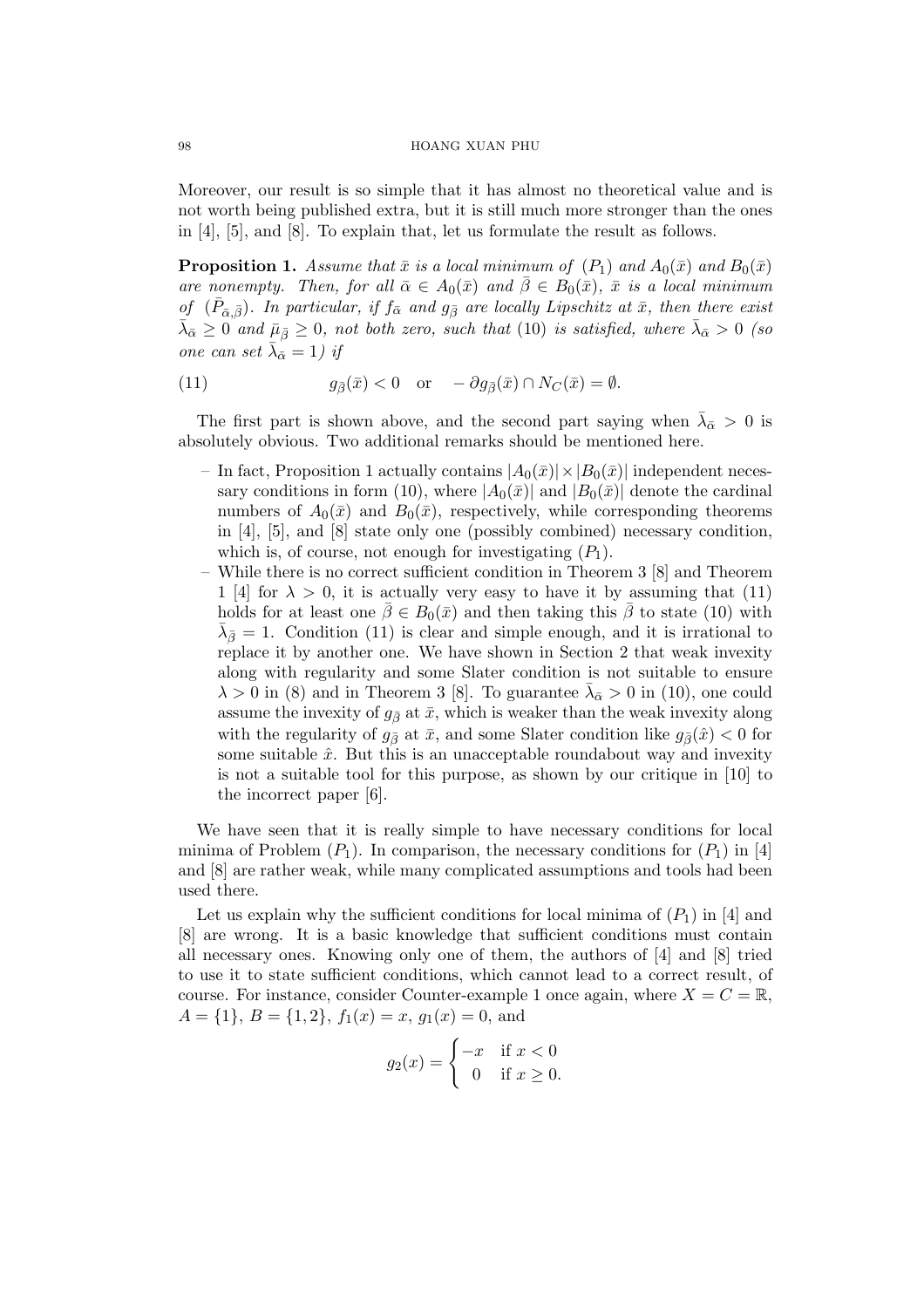For  $\bar{x} = 0$  we have  $A_0(\bar{x}) = \{1\}$  and  $B_0(\bar{x}) = \{1, 2\}$ . Therefore, due to Proposition 1, there are two necessary conditions which must be satisfied at  $\bar{x}$ . While the condition

$$
0 \in \bar{\lambda}_1 \partial f_1(\bar{x}) + \bar{\mu}_2 \partial g_2(\bar{x}) + N_C(\bar{x})
$$

concerned with Problem  $(\bar{P}_{1,2})$  is fulfilled for  $\bar{\lambda}_1 = 1$ , the other one

$$
0 \in \bar{\lambda}_1 \partial f_1(\bar{x}) + \bar{\mu}_1 \partial g_1(\bar{x}) + N_C(\bar{x})
$$

concerned with Problem  $(\bar{P}_{1,1})$  is true only for  $\bar{\lambda}_1 = 0$  because  $\partial f_1(\bar{x}) = \{1\},\$  $\partial g_1(\bar{x}) = \{0\}$ , and  $N_C(\bar{x}) = \{0\}$ . Since Theorems 4 and 5 [8] require only one of them to be fulfilled for  $\bar{\lambda}_1 = 1$  and ignore the other one,  $\bar{x} = 0$  becomes a successful candidate although it is no local minimum.

To repair the mentioned errors, we now state a sufficient condition for local minima of  $(P_1)$ .

**Proposition 2.** Assume that A and B are finite (i.e., their cardinal numbers are finite), all functions  $f_{\alpha}$ ,  $\alpha \in A$ , and  $g_{\beta}$ ,  $\beta \in B$ , are continuous, and  $\bar{x}$  is a feasible point of  $(P_1)$ . If, for all  $\bar{\alpha} \in A_0(\bar{x})$  and  $\bar{\beta} \in B_0(\bar{x})$ ,  $\bar{x}$  is a local minimum of  $(\bar{P}_{\bar{\alpha},\bar{\beta}})$ , then it is a local minimum of  $(P_1)$ . In particular,  $\bar{x}$  is a local minimum of  $(P_1)$  if the following conditions are satisfied for all  $\bar{\alpha} \in A_0(\bar{x})$  and  $\bar{\beta} \in B_0(\bar{x})$ :

- (a)  $f_{\bar{\alpha}}$  and  $g_{\bar{\beta}}$  are locally Lipschitz at  $\bar{x}$ .
- (b) There exists  $\bar{\mu}_{\bar{\beta}} \geq 0$  such that (10) is fulfilled for  $\bar{\lambda}_{\bar{\alpha}} = 1$ .
- (c) There exists a neighborhood  $V_{\bar{\alpha},\bar{\beta}}$  of  $\bar{x}$  such that  $f_{\bar{\alpha}}$  and  $\bar{\mu}_{\bar{\beta}}g_{\bar{\beta}}$  are invex on  $M \cap V_{\bar{\alpha}, \bar{\beta}}$  at  $\bar{x}$  with respect to the same function  $\eta_{\bar{\alpha}, \bar{\beta}} : M \times M \to T_C(\bar{x})$ .

*Proof.* Assume that, for all  $\bar{\alpha} \in A_0(\bar{x})$  and  $\bar{\beta} \in B_0(\bar{x})$ ,  $\bar{x}$  is a local minimum of  $(\bar{P}_{\bar{\alpha},\bar{\beta}})$ , i.e., there exists a neighborhood  $V_{\bar{\alpha},\bar{\beta}}$  of  $\bar{x}$  such that

(12) 
$$
f_{\bar{\alpha}}(\bar{x}) \le f_{\bar{\alpha}}(x) \quad \text{in} \quad \{x \in C : g_{\bar{\beta}}(x) \le 0\} \cap V_{\bar{\alpha},\bar{\beta}}.
$$

Since A and B are finite and all functions  $f_{\alpha}$ ,  $\alpha \in A$ , and  $g_{\beta}$ ,  $\beta \in B$ , are continuous, there exists a neighborhood  $V$  of  $\bar{x}$  such that

 $V \subset V_{\bar{\alpha},\bar{\beta}}$  for all  $\bar{\alpha} \in A_0(\bar{x}), \ \bar{\beta} \in B_0(\bar{x}),$ 

(13) 
$$
f_{\bar{\alpha}}(x) < f_{\alpha}(x)
$$
 for all  $\bar{\alpha} \in A_0(\bar{x}), \ \alpha \in A \setminus A_0(\bar{x}), \ x \in C \cap V$ ,

$$
g_{\bar{\beta}}(x) < g_{\beta}(x)
$$
 for all  $\bar{\beta} \in B_0(\bar{x}), \ \beta \in B \setminus B_0(\bar{x}), \ x \in C \cap V$ ,

which yields

$$
(14) \quad M \cap V = \bigcup_{\beta \in B} \{x \in C : g_{\beta}(x) \le 0\} \cap V = \bigcup_{\overline{\beta} \in B_0(\overline{x})} \{x \in C : g_{\overline{\beta}}(x) \le 0\} \cap V,
$$
\n
$$
(14) \quad f(x) = \inf_{\alpha \in A} f_{\alpha}(x) = \min_{\overline{\alpha} \in A_0(\overline{x})} f_{\overline{\alpha}}(x) \quad \text{for all} \ \ x \in M \cap V.
$$

It follows from  $(12)$ – $(14)$  that

$$
f_{\bar{\alpha}}(\bar{x}) \leq f_{\bar{\alpha}}(x)
$$
 in  $\bigcup_{\bar{\beta} \in B_0(\bar{x})} \{x \in C : g_{\bar{\beta}}(x) \leq 0\} \cap V = M \cap V$ ,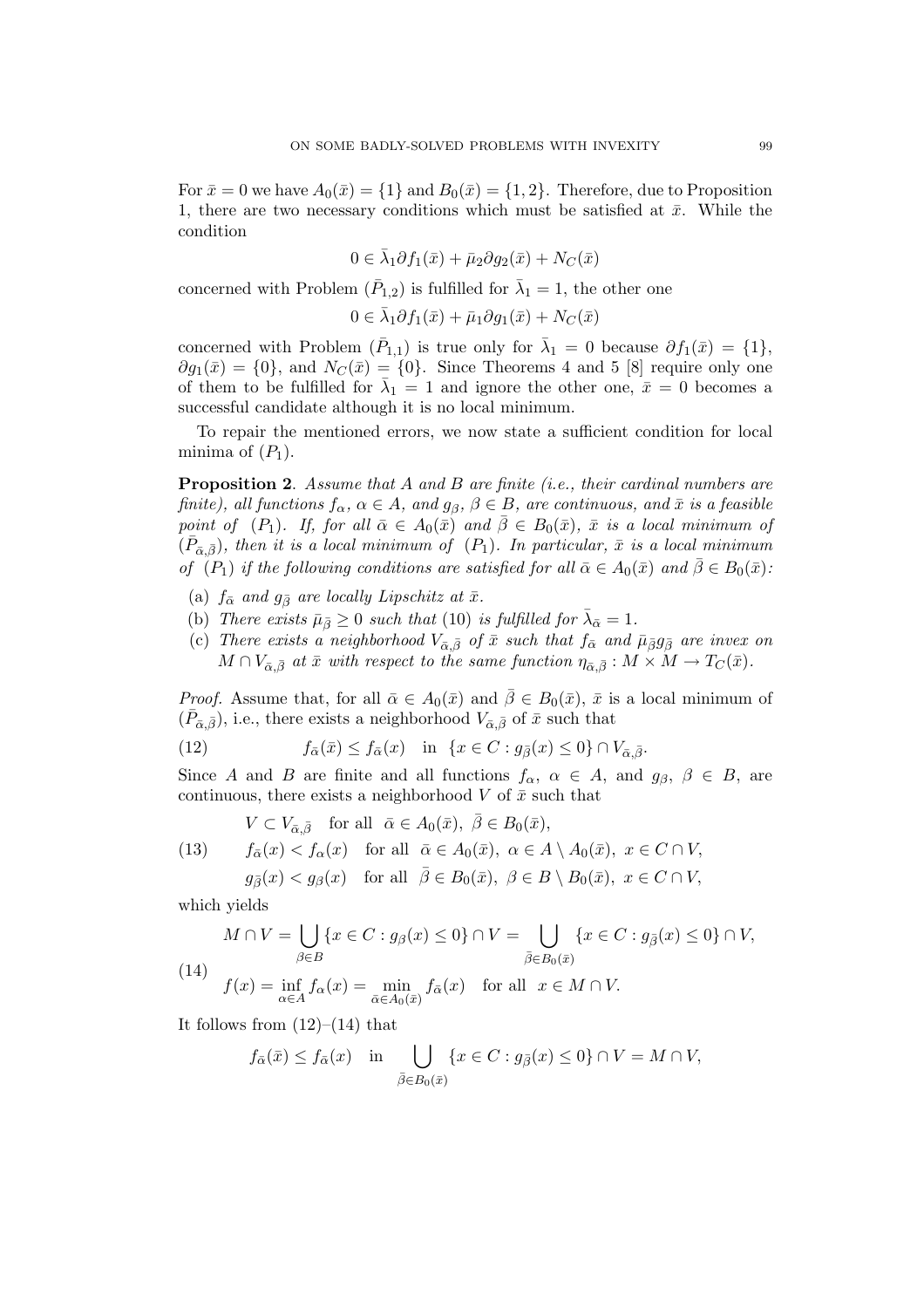and, finally,

$$
f(\bar{x}) \le \min_{\bar{\alpha} \in A_0(\bar{x})} f_{\bar{\alpha}}(x) = f(x) \quad \text{for all} \ \ x \in M \cap V,
$$

i.e.,  $\bar{x}$  is a local minimum of  $(P_1)$ .

Assume that (a) and (b) and (c) are satisfied for all  $\bar{\alpha} \in A_0(\bar{x})$  and  $\bar{\beta} \in B_0(\bar{x})$ . Due to (b), we have

 $\xi + \bar{\mu}_{\bar{\beta}}\vartheta + \nu = 0$  for some  $\xi \in \partial f_{\bar{\alpha}}(\bar{x}), \quad \vartheta \in \partial g_{\bar{\beta}}(\bar{x}), \quad \nu \in N_C(\bar{x}),$ 

which yields by applying

$$
\phi^{\circ}(x; d) = \max\{\langle \chi, d \rangle : \chi \in \partial \phi(x)\},\
$$
  

$$
\langle \nu, d \rangle \leq 0 \quad \text{for } \nu \in N_C(\bar{x}), d \in T_C(\bar{x})
$$

and by  $\bar{\mu}_{\bar{\beta}} \geq 0$  that

$$
f^{\circ}_{\bar{\alpha}}(\bar{x};d)+\bar{\mu}_{\bar{\beta}}g^{\circ}_{\bar{\beta}}(\bar{x};d)\geq 0\quad \text{for all}\ \ d\in T_C(x).
$$

Consequently, it follows from (c),  $\bar{\mu}_{\bar{\beta}} g_{\bar{\beta}}^{\circ}(\bar{x};.) = (\bar{\mu}_{\bar{\beta}} g_{\bar{\beta}})$ ¢◦  $(\bar{x}; .), \bar{\mu}_{\bar{\beta}} g_{\bar{\beta}}(\bar{x}) = 0$ , and  $\eta_{\bar{\alpha},\bar{\beta}}(x,\bar{x}) \in T_C(\bar{x})$  that

$$
f_{\bar{\alpha}}(x) - f_{\bar{\alpha}}(\bar{x}) \ge f_{\bar{\alpha}}^{\circ}(\bar{x}; \eta_{\bar{\alpha}, \bar{\beta}}(x, \bar{x}))
$$
  
\n
$$
\ge -\bar{\mu}_{\bar{\beta}} g_{\bar{\beta}}^{\circ}(\bar{x}; \eta_{\bar{\alpha}, \bar{\beta}}(x, \bar{x}))
$$
  
\n
$$
\ge -(\bar{\mu}_{\bar{\beta}} g_{\bar{\beta}}(x) - \bar{\mu}_{\bar{\beta}} g_{\bar{\beta}}(\bar{x}))
$$
  
\n
$$
= -\bar{\mu}_{\bar{\beta}} g_{\bar{\beta}}(x)
$$
  
\n
$$
\ge 0
$$

holds for any x in  $\{x \in C : g_{\bar{\beta}}(x) \leq 0\} \cap V_{\bar{\alpha},\bar{\beta}},$  i.e.,  $\bar{x}$  is a local minimum of Problem  $(\bar{P}_{\bar{\alpha},\bar{\beta}})$ . Thus, due to the first part of this proposition,  $\bar{x}$  is a local minimum of  $(P_1).$  $\Box$ 

The first part of proof is simple, for which (13) and (14) are essential. The second part contains only standard arguments.

It is worth mentioning that, in Theorem 4 [8], all functions  $f_{\alpha}$ ,  $\alpha \in A$ , and  $g_{\beta}, \beta \in B$ , are assumed to be regular and weakly invex, that means properly invex, at  $\bar{x}$  with respect to the same function  $\eta$ . That is essentially stronger than the assumption in Proposition 2, where only  $f_{\bar{\alpha}}$  and  $\bar{\mu}_{\bar{\beta}}g_{\bar{\beta}}$ , with  $\bar{\alpha} \in A_0(\bar{x})$  and  $\beta \in B_0(\bar{x})$ , in pairs are required to be invex on  $M \cap V_{\bar{\alpha}, \bar{\beta}}$  at  $\bar{x}$  with respect to the same function  $\eta_{\bar{\alpha}, \bar{\beta}}$ . In particular, in case  $g(\bar{x}) = g_{\bar{\beta}}(\bar{x}) < 0$ , (10) implies  $\bar{\mu}_{\bar{\beta}} = 0$ , and  $\bar{\mu}_{\bar{\beta}}g_{\bar{\beta}}\equiv 0$  is invex with respect to any  $\eta$ . Therefore, only  $f_{\bar{\alpha}}, \bar{\alpha} \in A_0(\bar{x}),$ are required to be invex on  $M \cap V_{\bar{\alpha},\bar{\beta}}$  at  $\bar{x}$ , each of them with respect to the own function  $\eta = \eta_{\bar{\alpha}}$ . By the way, the regularity of f and g at  $\bar{x}$  is not demanded explicitly in Proposition 2, as done in Theorem 4 [8].

Note that the sufficient condition in Proposition 2 is no more true if  $A$  or  $B$  is infinite. To see it for infinite  $A$ , just take Counter-example 6. For infinite  $B$ , we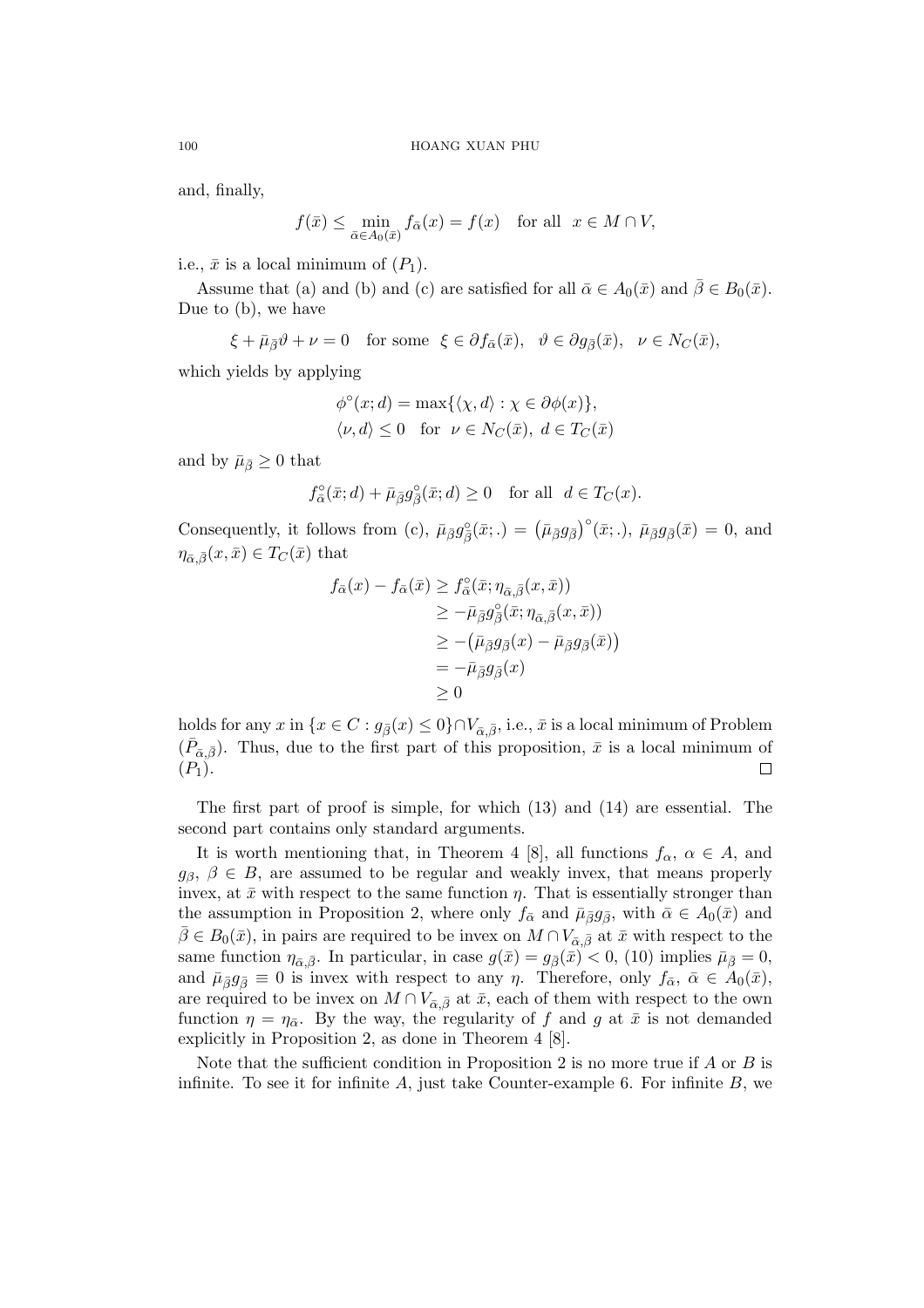modify Counter-example 5 as follows: Let  $X = C = \mathbb{R}, A = \{1\}, B = [0, 1] \subset \mathbb{R},$  $f_1(x) = -x$ , and

$$
g_{\beta}(x) = x^2 - 3\beta x + \beta^2 \quad (\beta \in B, x \in \mathbb{R}).
$$

Then  $\bar{x} = 0$  cannot be a local minimum of  $f = f_1$  on

$$
M = \{x \in \mathbb{R} : g(x) \le 0\} = [0, (3 + \sqrt{5})/2],
$$

while  $A_0(\bar{x}) = \{1\}, B_0(\bar{x}) = \{0\}, \{x \in \mathbb{R} : g_0(x) \leq 0\} = \{0\}$  implies that all the assumptions of Proposition 2 are fulfilled for this  $\bar{x}$ .

The conclusion of Proposition 2 cannot be saved for infinite  $A$  by assuming that, for all  $\bar{\alpha} \in A_0(\bar{x})$  and  $\bar{\beta} \in B_0(\bar{x})$ ,  $\bar{x}$  is a strict local minimum of  $(\bar{P}_{\bar{\alpha},\bar{\beta}})$ . To see this, it suffices to modify Counter-example 6 by setting  $f_{\alpha}(x) = \frac{1}{2}\alpha^2 - \alpha x +$  $(x-\alpha)^2$ .

Thus, to obtain sufficient conditions for  $\bar{x}$  to be a local minimum of  $(P_1)$ when A or B is infinite, it is not enough to consider all the subproblems  $(\vec{P}_{\bar{\alpha}, \bar{\beta}})$ with  $\bar{\alpha} \in A_0(\bar{x})$  and  $\bar{\beta} \in B_0(\bar{x})$ . In the examples just mentioned, the mappings  $(x, \alpha) \mapsto f_{\alpha}(x)$  and  $(x, \beta) \mapsto g_{\beta}(x)$  are continuously Fréchet differentiable, i.e., all analytical properties are already optimal, nevertheless, it does not help. Hence, a sufficient condition would be almost expensive as the definition (9) of local minimum. But one should not proceed to do something more before answering the question: What are the practical and theoretical motives of Problem  $(P_1)$ ?

#### 4. Some comments on two residuary problems

The second optimization problem considered in [5] and [8] is

$$
(P_2) \qquad \begin{cases} \text{minimize} & \tilde{f}(x) = \sup_{\alpha \in A} f_{\alpha}(x), \\ \text{subject to} & \tilde{g}(x) = \sup_{\beta \in B} g_{\beta}(x) \le 0, \end{cases}
$$

where A and B are metrizable compact topological spaces,  $f_{\alpha}$ ,  $\alpha \in A$ , and  $g_{\beta}$ ,  $\beta \in B$ , are real-valued functions defined on  $\mathbb{R}^n$ . Denote

$$
\tilde{M} = \{x \in C : \tilde{g}(x) \le 0\},
$$
  
\n
$$
\tilde{A}_0(x) = \{\alpha \in A : f_\alpha(x) = \tilde{f}(x)\},
$$
  
\n
$$
\tilde{B}_0(x) = \{\beta \in B : g_\beta(x) = \tilde{g}(x)\}.
$$

Let us mention a sufficient condition given in [5].

**Theorem 6.3** [5]. Let  $\bar{x}$  be a feasible point of Problem  $(P_2)$ . Suppose:

- (a) The functions  $f_{\alpha}$  ( $\alpha \in A$ ) and  $g_{\beta}$  ( $\beta \in B$ ) are Lipschitz on some open set U containing  $\bar{x}$  with the same Lipschitz constants  $K_A$  and  $K_B$ , respectively.
- (b) The mappings  $\alpha \mapsto f_\alpha(\bar{x})$  and  $\beta \mapsto g_\beta(\bar{x})$  are continuous, the set-valued mapping  $(\alpha, x) \mapsto \partial f_{\alpha}(x)$  is upper semicontinuous at  $(\bar{\alpha}, \bar{x})$   $(\forall \bar{\alpha} \in \tilde{A}_0(\bar{x})),$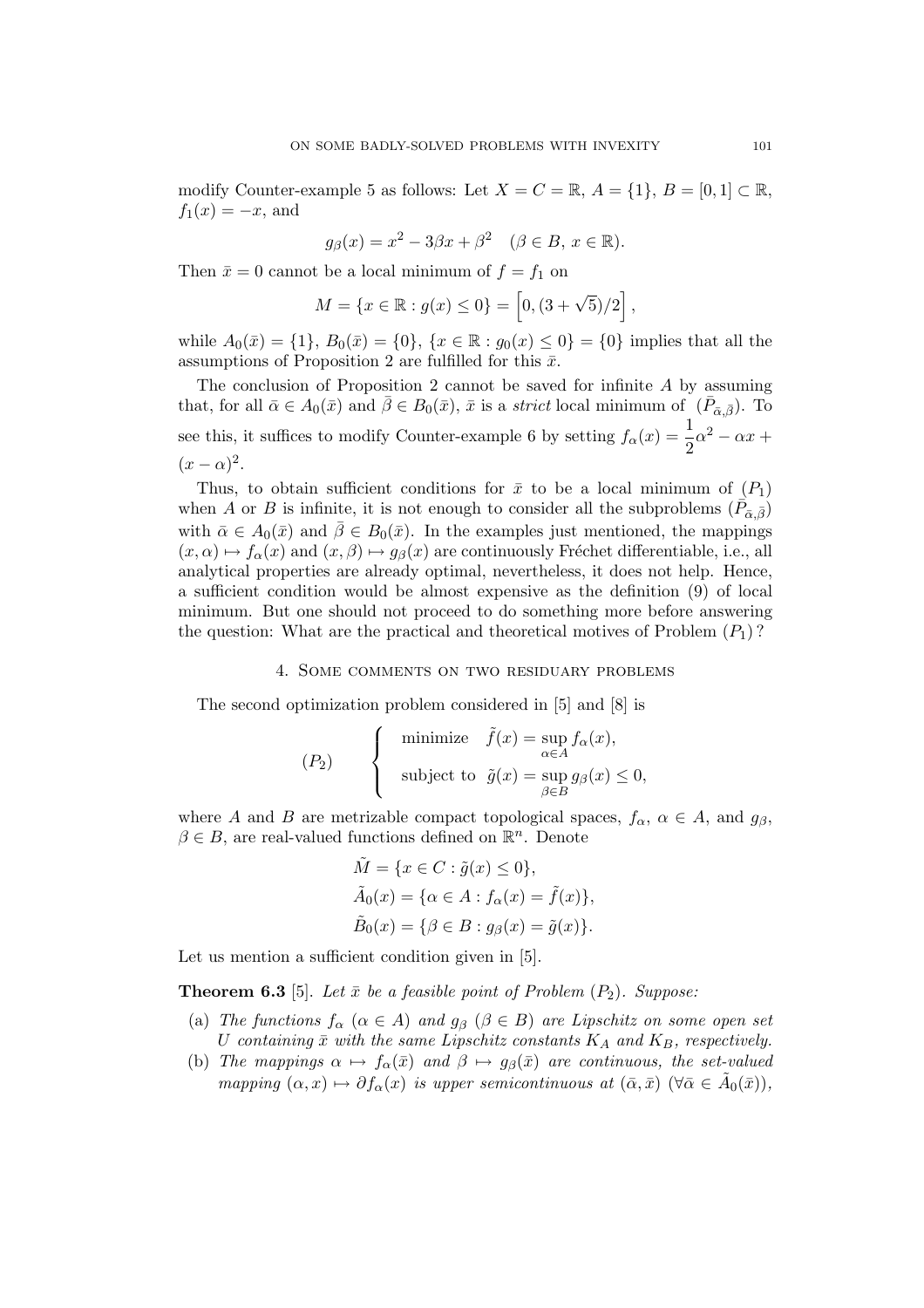# 102 HOANG XUAN PHU

and the set-valued mapping  $(\beta, x) \mapsto \partial g_{\beta}(x)$  is upper semicontinuous at  $(\bar{\beta}, \bar{x}) \; (\forall \bar{\beta} \in \tilde{B}_0(\bar{x})).$ 

- (c) The functions  $f_{\alpha}$  ( $\forall \bar{\alpha} \in \tilde{A}_0(\bar{x})$ ) and  $g_{\beta}$  ( $\forall \bar{\beta} \in \tilde{B}_0(\bar{x})$ ) are regular at  $\bar{x}$  and invex on U at  $\bar{x}$  with respect to the same function  $\eta$ .
- (d) There exist  $\mu > 0$  and

$$
\alpha_i \in \tilde{A}_0(\bar{x}), \quad \lambda_{\alpha_i} \ge 0, \quad i = 1, ..., l, \quad \sum_{i=1}^l \lambda_{\alpha_i} = 1,
$$
  
 $\beta_j \in \tilde{B}_0(\bar{x}), \quad \mu_{\beta_j} \ge 0, \quad j = 1, ..., m, \quad \sum_{j=1}^m \mu_{\beta_j} = 1,$ 

such that

$$
0 \in \sum_{i=1}^{l} \lambda_{\alpha_i} \partial f_{\alpha_i}(\bar{x}) + \mu \sum_{j=1}^{m} \mu_{\beta_j} \partial g_{\beta_j}(\bar{x}),
$$
  

$$
\mu \sup_{\beta \in \tilde{B}_0(\bar{x})} g_{\beta}(\bar{x}) = 0.
$$

Then  $\bar{x}$  is a local minimum of  $(P_2)$ .

In the above theorem, some too strong and unnecessary assumptions are required again. In the following, to come to the same conclusion as Theorem 6.3 [5], we drop the assumptions on the Lipschitz constants  $K_A$  and  $K_B$  for  $f_\alpha$  ( $\alpha \in A$ ) and  $g_{\beta}$  ( $\beta \in B$ ), respectively, and on the upper continuity of  $(\alpha, x) \mapsto \partial f_{\alpha}(x)$  and  $(\beta, x) \mapsto \partial g_{\beta}(x)$ . Moreover, we deal with a more general problem, namely

$$
(P_{2a}) \qquad \begin{cases} \text{minimize} & \tilde{f}(x) = \sup_{\alpha \in A} f_{\alpha}(x), \\ \text{subject to} & \tilde{g}(x) = \sup_{\beta \in B} g_{\beta}(x) \le 0, \quad x \in C \end{cases}
$$

where A and B are arbitrary parameter sets,  $f_{\alpha}$ ,  $\alpha \in A$ , and  $g_{\beta}$ ,  $\beta \in B$ , are real-valued functions defined on some Banach space X and  $C \subset X$ . Note that, in Problem  $(P_2)$ , A and B are metrizable compact topological spaces,  $X = \mathbb{R}^n$ , and there is no condition  $x \in C$ .

**Proposition 3.** Let  $\bar{x}$  be a feasible point of Problem ( $P_{2a}$ ). Suppose that there are  $\alpha_i \in \tilde{A}_0(\bar{x}), i = 1, ..., l, \beta_j \in \tilde{B}_0(\bar{x}), j = 1, ..., m$ , for some  $l \ge 1$  and  $m \ge 1$ such that the following properties hold true:

- (a) The functions  $f_{\alpha_i}$ ,  $i = 1, ..., l$ , and  $g_{\beta_j}$ ,  $j = 1, ..., m$ , are locally Lipschitz and regular at  $\bar{x}$ .
- (b) There exist  $\mu \geq 0$ ,  $\lambda_{\alpha_i}$ , and  $\mu_{\beta_j}$  satisfying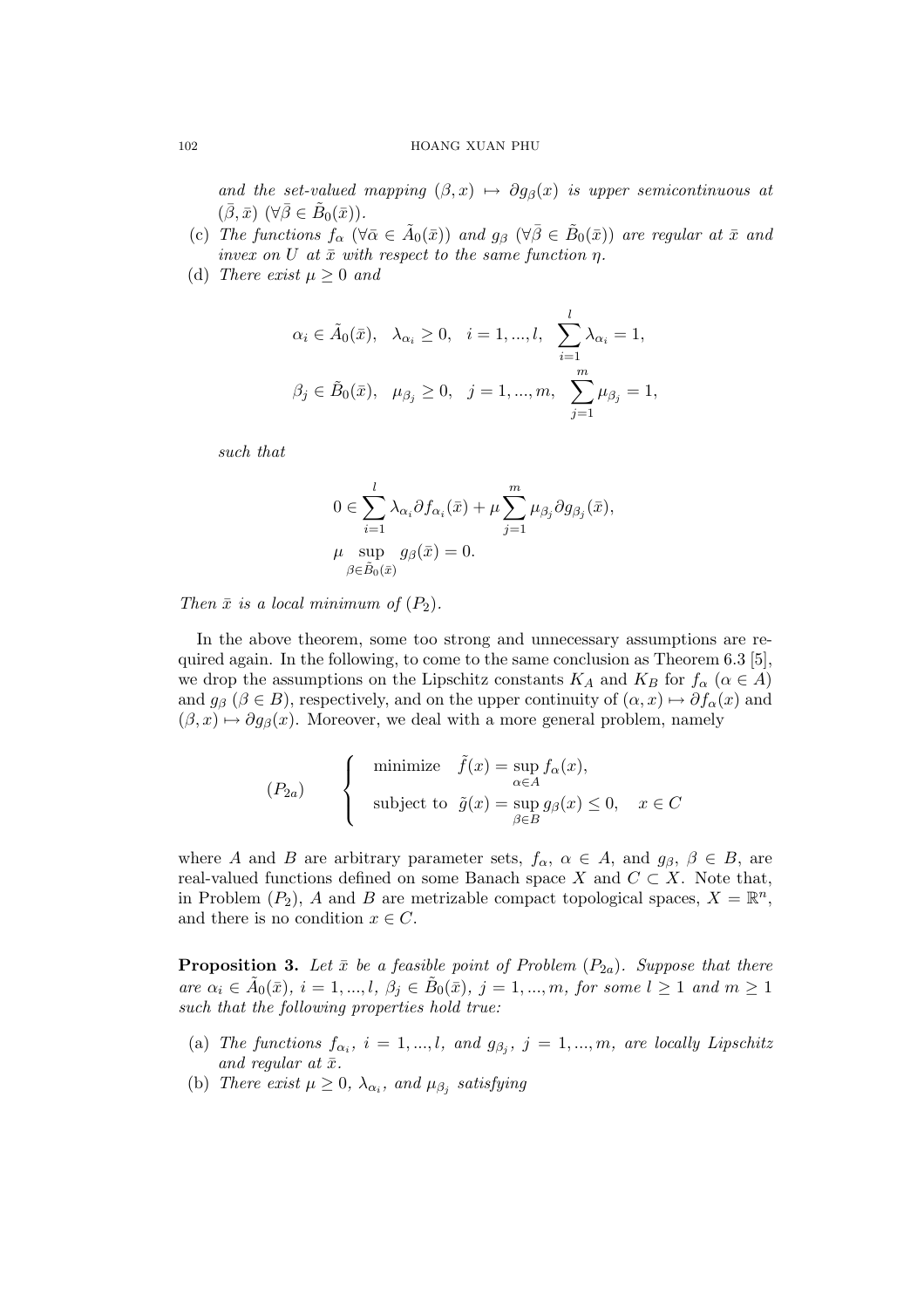(15) 
$$
\lambda_{\alpha_i} \ge 0, \quad i = 1, ..., l, \quad \sum_{i=1}^l \lambda_{\alpha_i} = 1,
$$

$$
\mu_{\beta_j} \ge 0, \quad j = 1, ..., m, \quad \sum_{j=1}^m \mu_{\beta_j} = 1,
$$

and

(16) 
$$
0 \in \sum_{i=1}^{l} \lambda_{\alpha_i} \partial f_{\alpha_i}(\bar{x}) + \mu \sum_{j=1}^{m} \mu_{\beta_j} \partial g_{\beta_j}(\bar{x}) + N_C(\bar{x}),
$$

$$
\mu \tilde{g}(\bar{x}) = 0.
$$

(c) There exist a neighborhood V of  $\bar{x}$  and a function  $\eta : C \times C \to T_C(\bar{x})$  such that all functions  $f_{\alpha_i}$ ,  $i = 1, ..., l$ , and  $\mu g_{\beta_j}$ ,  $j = 1, ..., m$ , are invex on  $C \cap V$ at  $\bar{x}$  with respect to  $\eta$ .

Then  $\bar{x}$  is a local minimum of  $(P_{2a})$ .

Proof. Denote

$$
\bar{f}(x) = \max_{1 \le i \le l} f_{\alpha_i}(x), \quad \bar{g}(x) = \max_{1 \le j \le m} g_{\beta_j}(x).
$$

Since  $f_{\alpha_i}$  and  $g_{\beta_j}$  are regular at  $\bar{x}$ , due to Proposition 2.3.12 in [1], we have

(17) 
$$
\partial \bar{f}(\bar{x}) = \text{co} \bigcup_{1 \leq i \leq l} \partial f_{\alpha_i}(\bar{x}), \quad \partial \bar{g}(\bar{x}) = \text{co} \bigcup_{1 \leq j \leq m} \partial g_{\beta_j}(\bar{x}).
$$

Hence, for all  $d \in X$ ,

$$
\bar{f}^{\circ}(\bar{x}; d) = \max \left\{ \left\langle \sum_{i=1}^{l} t_{i} \xi_{i}, d \right\rangle : \xi_{i} \in \partial f_{\alpha_{i}}(\bar{x}), \ t_{i} \ge 0, \ \sum_{i=1}^{l} t_{i} = 1 \right\}
$$
\n
$$
= \max \left\{ \sum_{i=1}^{l} t_{i} \max \{ \langle \xi_{i}, d \rangle : \xi_{i} \in \partial f_{\alpha_{i}}(\bar{x}) \} : \ t_{i} \ge 0, \ \sum_{i=1}^{l} t_{i} = 1 \right\}
$$
\n
$$
= \max \left\{ \sum_{i=1}^{l} t_{i} f_{\alpha_{i}}^{\circ}(\bar{x}; d) : \ t_{i} \ge 0, \ \sum_{i=1}^{l} t_{i} = 1 \right\} = \max_{1 \le i \le l} f_{\alpha_{i}}^{\circ}(\bar{x}; d).
$$

Since  $f_{\alpha_i}$  is invex on  $C \cap V$  at  $\bar{x}$  with respect to  $\eta$  and  $f_{\alpha_i}(\bar{x}) = \bar{f}(\bar{x})$  for  $1 \leq i \leq l$ , it follows that

$$
\bar{f}^{\circ}(\bar{x}; \eta(x, \bar{x})) = \max_{1 \leq i \leq l} f^{\circ}_{\alpha_i}(\bar{x}; \eta(x, \bar{x}))
$$
\n
$$
\leq \max_{1 \leq i \leq l} (f_{\alpha_i}(x) - f_{\alpha_i}(\bar{x}))
$$
\n
$$
= \max_{1 \leq i \leq l} f_{\alpha_i}(x) - \bar{f}(\bar{x}) = \bar{f}(x) - \bar{f}(\bar{x})
$$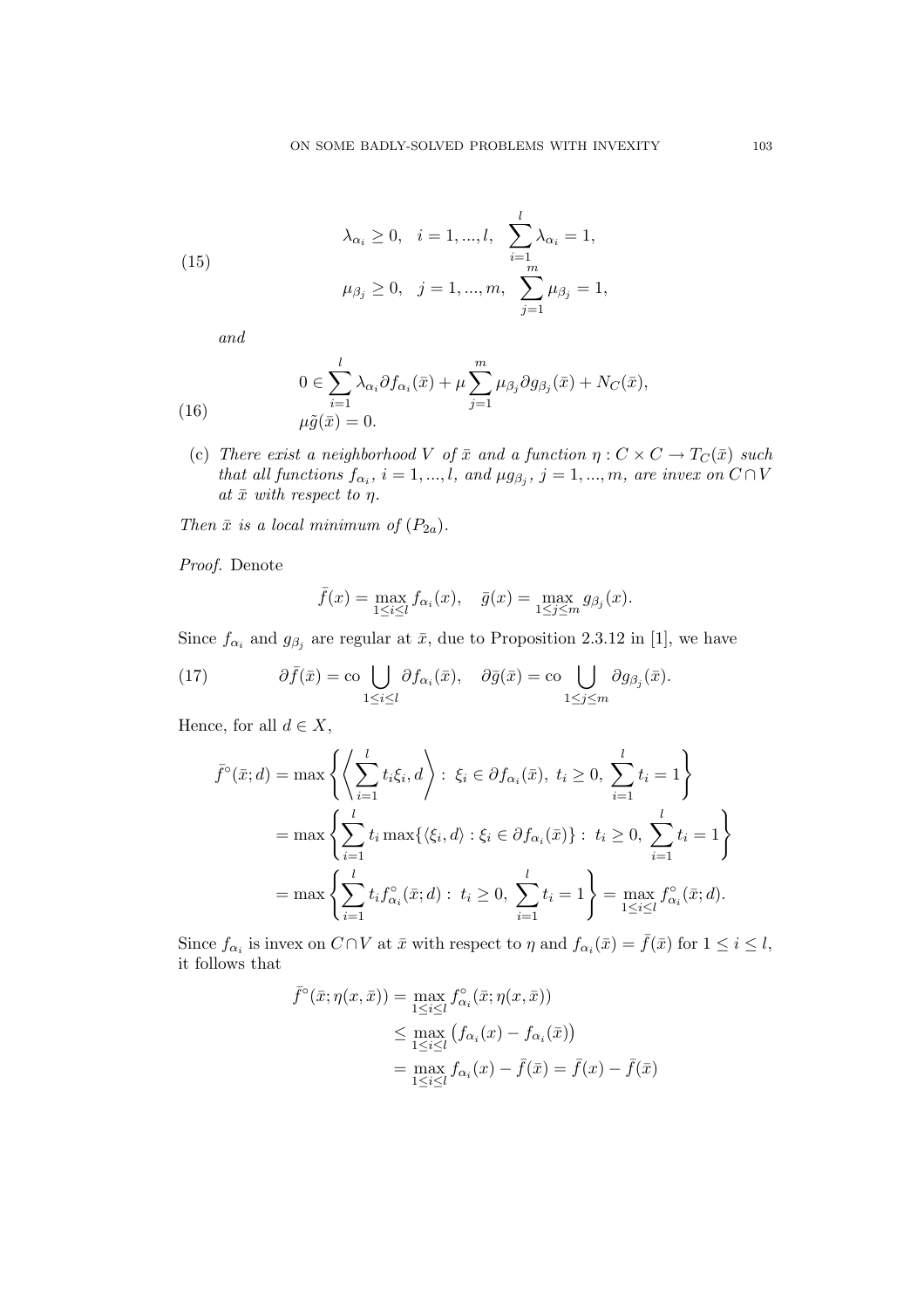for all  $x \in C \cap V$ , i.e.,  $\bar{f}$  is invex on  $C \cap V$  at  $\bar{x}$  with respect to  $\eta$ . Similarly, by

$$
\mu \partial \bar{g}(\bar{x}) = \partial \big( \mu \bar{g}(\bar{x}) \big) = \text{co} \bigcup_{1 \leq j \leq m} \partial \mu g_{\beta_j}(\bar{x})
$$

(for  $\mu \geq 0$ ),  $\mu \bar{g}$  is invex on  $C \cap V$  at  $\bar{x}$  with respect to  $\eta$ , too. On the other hand, (15), (16), and (17) yield

$$
0 \in \partial \bar{f}(\bar{x}) + \mu \partial \bar{g}(\bar{x}) + N_C(\bar{x}), \quad \mu \bar{g}(\bar{x}) = 0.
$$

Consequently, by the same standard argument of invexity as in the proof of Proposition 2, we have

$$
\bar{f}(\bar{x}) \le \bar{f}(x) \quad \text{in} \ \{x \in C : \bar{g}(x) \le 0\} \cap V,
$$

which implies by  $\bar{f}(\bar{x}) = \tilde{f}(\bar{x}), \bar{f}(x) \leq \tilde{f}(x),$  and  $\bar{g}(x) \leq \tilde{g}(x)$  that

$$
\tilde{f}(\bar{x}) \le \tilde{f}(x) \quad \text{in} \ \{x \in C : \tilde{g}(x) \le 0\} \cap V,
$$

i.e.,  $\bar{x}$  is a local minimum of  $(P_{2a})$ .

Note that Theorem 6 [8] is contained in Proposition 3.

It is our intension to present the above complete proof without using any preliminary results on the invexity and the generalized directional derivative of the functions  $\bar{f}(x) = \max_{1 \leq i \leq l} f_{\alpha_i}(x)$  and  $\bar{g}(x) = \max_{1 \leq j \leq m} g_{\beta_j}(x)$ , just to show the simplicity of Problem  $(P_{2a})$ . Although A and B may be infinite, to prove the above sufficient condition for local minima of  $(P_{2a})$ , we do not need to know the invexity, the generalized gradient, and the generalized directional derivative of the supremum function of infinitely many functions.

Another optimization problem considered in [5] is

$$
(P_3) \qquad \begin{cases} \text{minimize} & f(x) = \inf_{\alpha \in A} f_\alpha(x), \\ \text{subject to} & \tilde{g}(x) = \sup_{\beta \in B} g_\beta(x) \le 0, \end{cases}
$$

where  $f_{\alpha}$ ,  $\alpha \in A$ , and  $g_{\beta}$ ,  $\beta \in B$ , are real-valued functions defined on  $\mathbb{R}^n$ . By the same arguments as in Section 3, one can see that the necessary optimality condition given in Theorem 6.1 [5] for Problem  $(P_3)$  is weak and incomplete. The assumption on the upper semicontinuity of the mapping  $(\alpha, x) \mapsto -\partial f_{\alpha}(x)$  is too strong and unnecessary. One can drop it and get a stronger and more complete necessary optimality condition which is similar to Proposition 1 in Section 3. Note that, for  $(P_3)$ , the constraint  $\tilde{g}(x) = \sup g_{\beta}(x) \leq 0$  cannot be decomposed into  $\beta \in B$ the independent constraints  $g_{\beta}(x) \leq 0$ , as it was done for  $g(x) = \inf_{\beta \in B} g_{\beta}(x) \leq 0$ in Section 3.

 $\Box$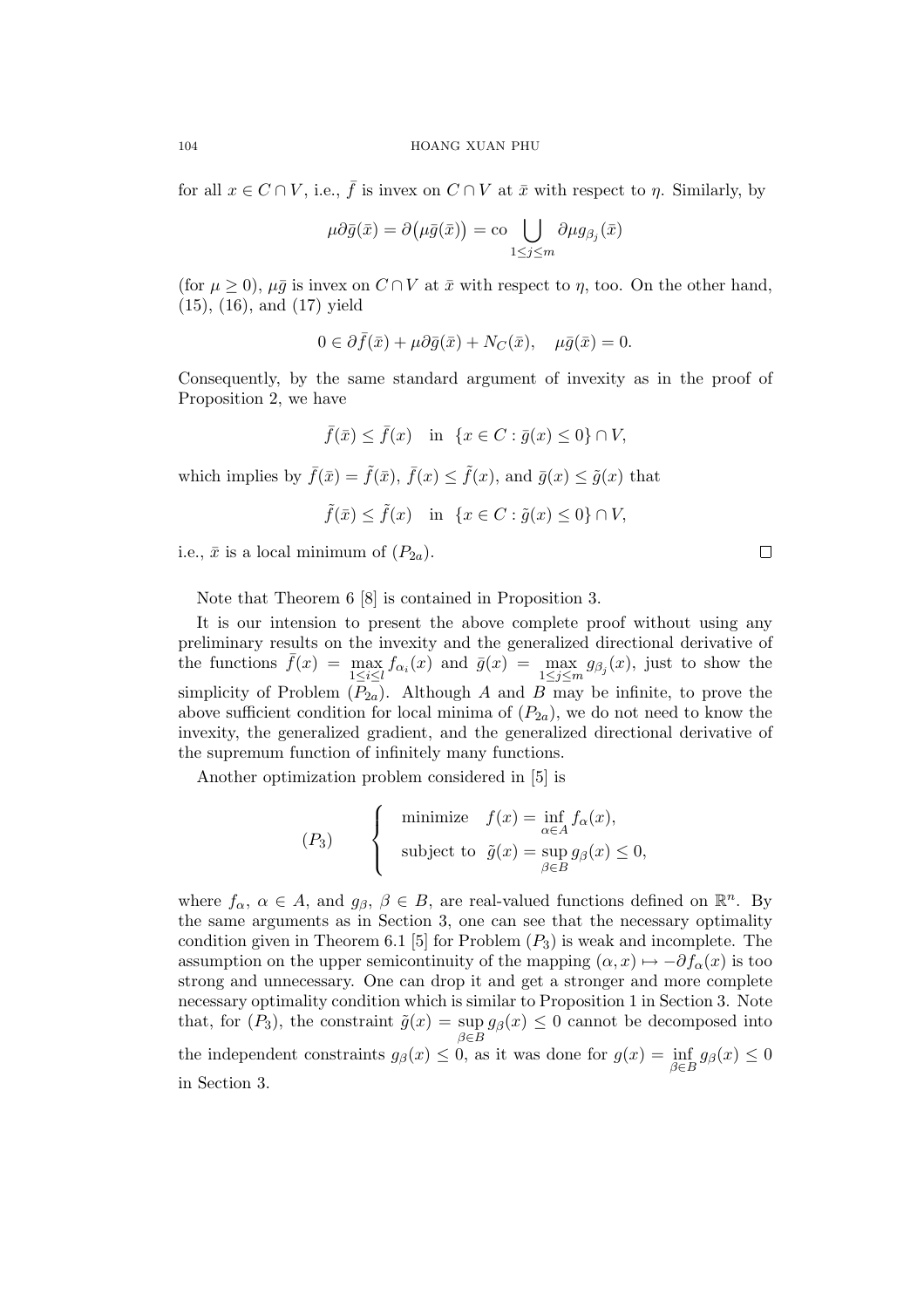Since no sufficient condition for local minima of  $(P_3)$  was given in [5], let us state it now for the following more general problem

$$
(P_{3a}) \qquad \begin{cases} \text{minimize} & f(x) = \inf_{\alpha \in A} f_{\alpha}(x), \\ \text{subject to} & \tilde{g}(x) = \sup_{\beta \in B} g_{\beta}(x) \le 0, \quad x \in C, \end{cases}
$$

where A is a finite set, B is an arbitrary parameter set,  $f_{\alpha}$ ,  $\alpha \in A$ , and  $g_{\beta}$ ,  $\beta \in B$ , are real-valued functions defined on some Banach space X, and  $C \subset X$ .

**Proposition 4.** Assume that  $f_{\alpha}$ ,  $\alpha \in A$ , are continuous, and  $\bar{x}$  is a feasible point of  $(P_{3a})$ . If, for all  $\bar{\alpha} \in A_0(\bar{x}) = {\alpha \in A : f_{\alpha}(\bar{x}) = f(\bar{x})}$ ,  $\bar{x}$  is a local minimum of the problem  $\overline{a}$ 

$$
(\tilde{P}_{\bar{\alpha}}) \qquad \begin{cases} \text{minimize} & f_{\bar{\alpha}}(x), \\ \text{subject to} & \tilde{g}(x) \le 0, \quad x \in C, \end{cases}
$$

then it is a local minimum of  $(P_{3a})$ . In particular,  $\bar{x}$  is a local minimum of  $(P_{3a})$ if the following conditions are satisfied:

- (a)  $\tilde{B}_0(x) = \{\beta \in B : g_{\beta}(x) = \tilde{g}(x)\}\$ is nonempty.
- (b) For all  $\bar{\alpha} \in A_0(\bar{x})$  and  $\bar{\beta} \in \tilde{B}_0(\bar{x})$ ,  $f_{\bar{\alpha}}$  and  $g_{\bar{\beta}}$  are locally Lipschitz at  $\bar{x}$ , and  $g_{\bar{\beta}}$  is regular at  $\bar{x}$ .
- (c) For all  $\bar{\alpha} \in A_0(\bar{x}),$ (c1) there exist  $\mu \geq 0$ ,  $m_{\bar{\alpha}} \geq 1$  and

$$
\beta_j \in \tilde{B}_0(\bar{x}), \quad \mu_{\beta_j} \ge 0, \quad j = 1, ..., m_{\bar{\alpha}}, \quad \sum_{j=1}^{m_{\bar{\alpha}}} \mu_{\beta_j} = 1
$$

such that

$$
0 \in \partial f_{\bar{\alpha}}(\bar{x}) + \mu \sum_{j=1}^{m_{\bar{\alpha}}} \mu_{\beta_j} \partial g_{\beta_j}(\bar{x}) + N_C(\bar{x}),
$$
  

$$
\mu \tilde{q}(\bar{x}) = 0;
$$

(c2) there exist a neighborhood  $V_{\overline{\alpha}}$  of  $\overline{x}$  and a function  $\eta_{\overline{\alpha}} : C \times C \to T_C(\overline{x})$ such that all the functions  $f_{\bar{\alpha}}$  and  $\mu g_{\beta_j}$ ,  $j = 1, ..., m_{\bar{\alpha}}$ , are invex on  $C \cap V_{\bar{\alpha}}$  at  $\bar{x}$  with respect to  $\eta_{\bar{\alpha}}$ .

*Proof.* When considering  $\tilde{g}$  as a unique constraint function,  $(P_{3a})$  becomes a special case of  $(P_1)$ . Therefore, the first part of Proposition 4 follows directly from the first part of Proposition 2, i.e., if  $\bar{x}$  is a local minimum of  $(\tilde{P}_{\bar{\alpha}})$  for all  $\bar{\alpha} \in A_0(\bar{x})$ , then it is a local minimum of  $(P_{3a})$ . Note that the assumption on the continuity of  $g_{\beta}, \beta \in B$ , in Proposition 2 is only needed for ensuring the first half of  $(14)$ , which remains true without the continuity assumption if B consists of just one element. Therefore, the continuity of  $\tilde{g}$  is not needed here.

Since  $(\tilde{P}_{\overline{\alpha}})$  is a special case of  $(P_{2a})$ , due to Proposition 3, the conditions (a), (b), and (c) yield that for all  $\bar{\alpha} \in A_0(\bar{x})$ ,  $\bar{x}$  is a local minimum of  $(\tilde{P}_{\bar{\alpha}})$ . Hence, the first part of Proposition 4 implies that  $\bar{x}$  is a local minimum of  $(P_{3a})$ .  $\Box$